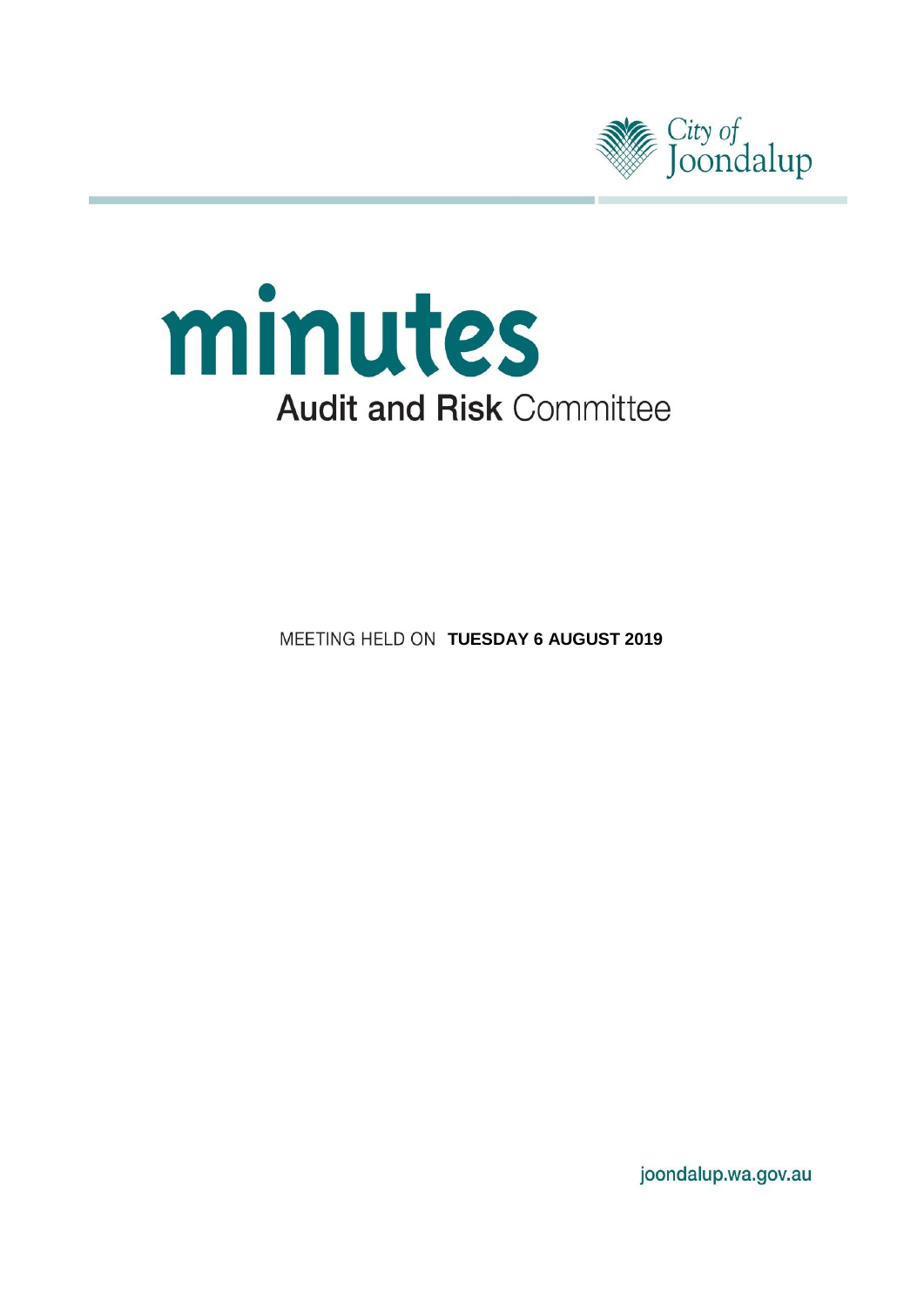# **TABLE OF CONTENTS**

| Item No.       | <b>Title</b>                                                                               | Page No. |
|----------------|--------------------------------------------------------------------------------------------|----------|
|                | <b>Declaration of Opening</b>                                                              | 3        |
|                | <b>Declarations of Interest</b>                                                            | 4        |
|                | Apologies / Leave of absence                                                               | 4        |
|                | <b>Confirmation of Minutes</b>                                                             | 5        |
|                | Announcements by the Presiding Member without discussion                                   | 5        |
|                | Identification of matters for which the meeting may be closed<br>to the public             | 5        |
|                | <b>Petitions and deputations</b>                                                           | 5        |
|                | <b>Reports</b>                                                                             | 6        |
| $\mathbf 1$    | Internal Audit - Timely Payment of Suppliers                                               | 6        |
| $\overline{2}$ | Notice of Intention – Implementation of a Whistleblowing Program                           | 9        |
| 3              | Audit and Risk Services Program 2019-20 and 2018-19                                        | 14       |
| 4              | Yearly Report - Contract Extensions - 1 July 2018 to 30 June 2019                          | 19       |
| 5              | Half Yearly Report – Write-off Monies – 1 January to 30 June 2019                          | 22       |
| 6              | Status Report - Service Effectiveness and Efficiency Review<br>Program                     | 25       |
| $\overline{7}$ | Confidential - Chief Executive Officer's Credit Card Expenditure<br>(January – March 2019) | 29       |
| 8              | Confidential - Chief Executive Officer's Credit Card Expenditure<br>(April - June 2019)    | 31       |
|                | <b>Urgent Business</b>                                                                     | 32       |
|                | Motions of which previous notice has been given                                            | 32       |
|                | <b>Requests for Reports for future consideration</b>                                       | 32       |
|                | <b>Closure</b>                                                                             | 32       |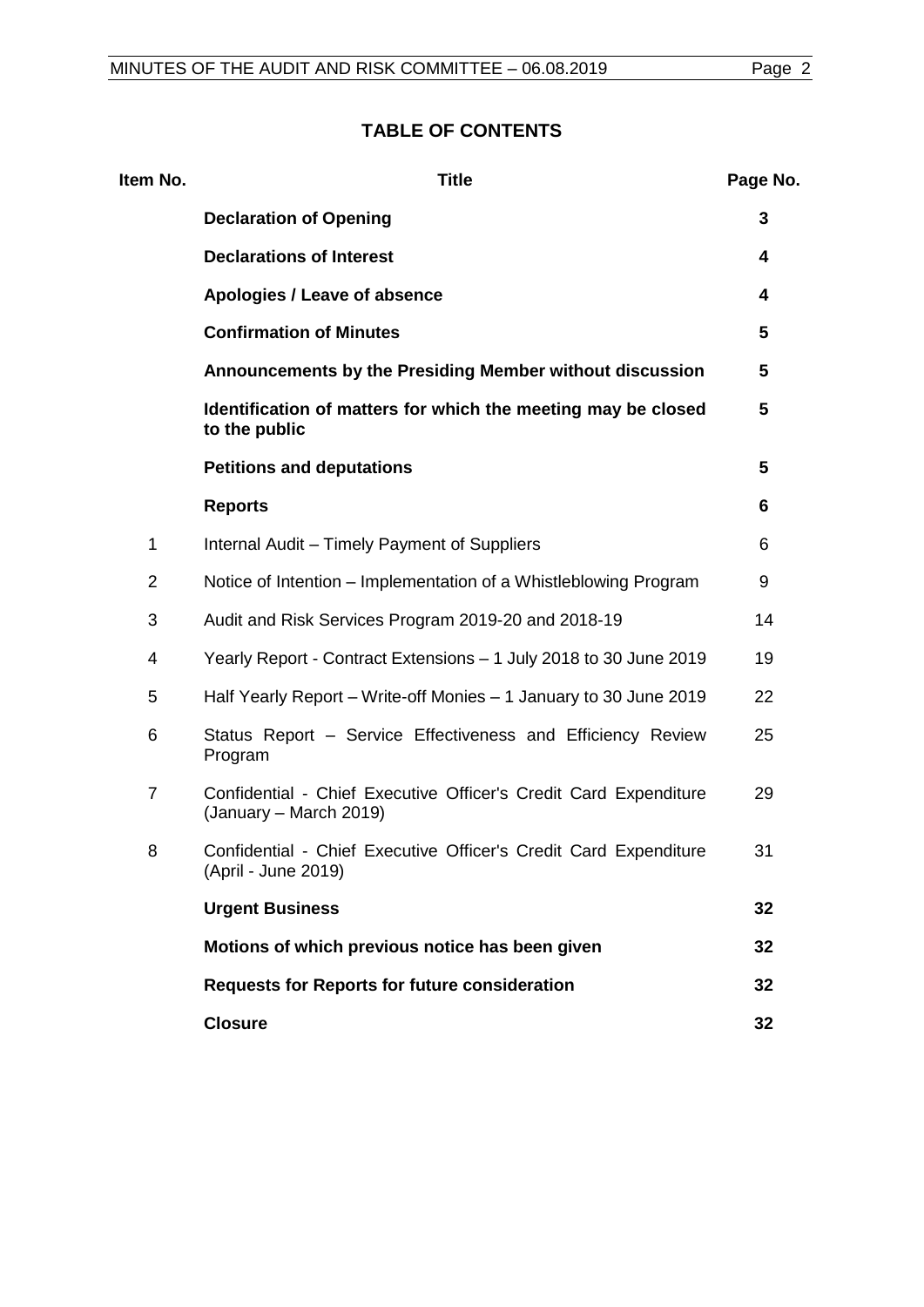# **CITY OF JOONDALUP**

### **MINUTES OF THE AUDIT AND RISK COMMITTEE MEETING HELD IN CONFERENCE ROOM 2, JOONDALUP CIVIC CENTRE, BOAS AVENUE, JOONDALUP ON TUESDAY 6 AUGUST 2019.**

### **ATTENDANCE**

### **Committee Members**

| <b>Cr Christine Hamilton-Prime</b> | <b>Presiding Member</b>           |
|------------------------------------|-----------------------------------|
| Cr Sophie Dwyer                    |                                   |
| Cr John Chester                    | Deputising for Cr John Logan      |
| Cr Russell Poliwka                 | Deputising for Cr Christopher May |
| Cr Tom McLean, JP                  |                                   |
| Mr Richard Thomas                  | <b>External Member</b>            |

### **Officers**

| Mr Garry Hunt           |
|-------------------------|
| Mr Mike Tidy            |
| Mr Brad Sillence        |
| Ms Christine Robinson   |
| Mr Roney Oommen         |
| Mr Peter McGuckin       |
| Ms Jodie Dutton         |
| Mrs Vivienne Stampalija |
| Mrs Deborah Gouges      |

**Chief Executive Officer** Director Corporate Services Manager Governance Manager Executive and Risk Services Manager Financial Services **Internal Auditor** Business Performance Analyst Governance Coordinator Governance Officer

### <span id="page-2-0"></span>**DECLARATION OF OPENING**

<span id="page-2-1"></span>The Presiding Member declared the meeting open at 5.45pm.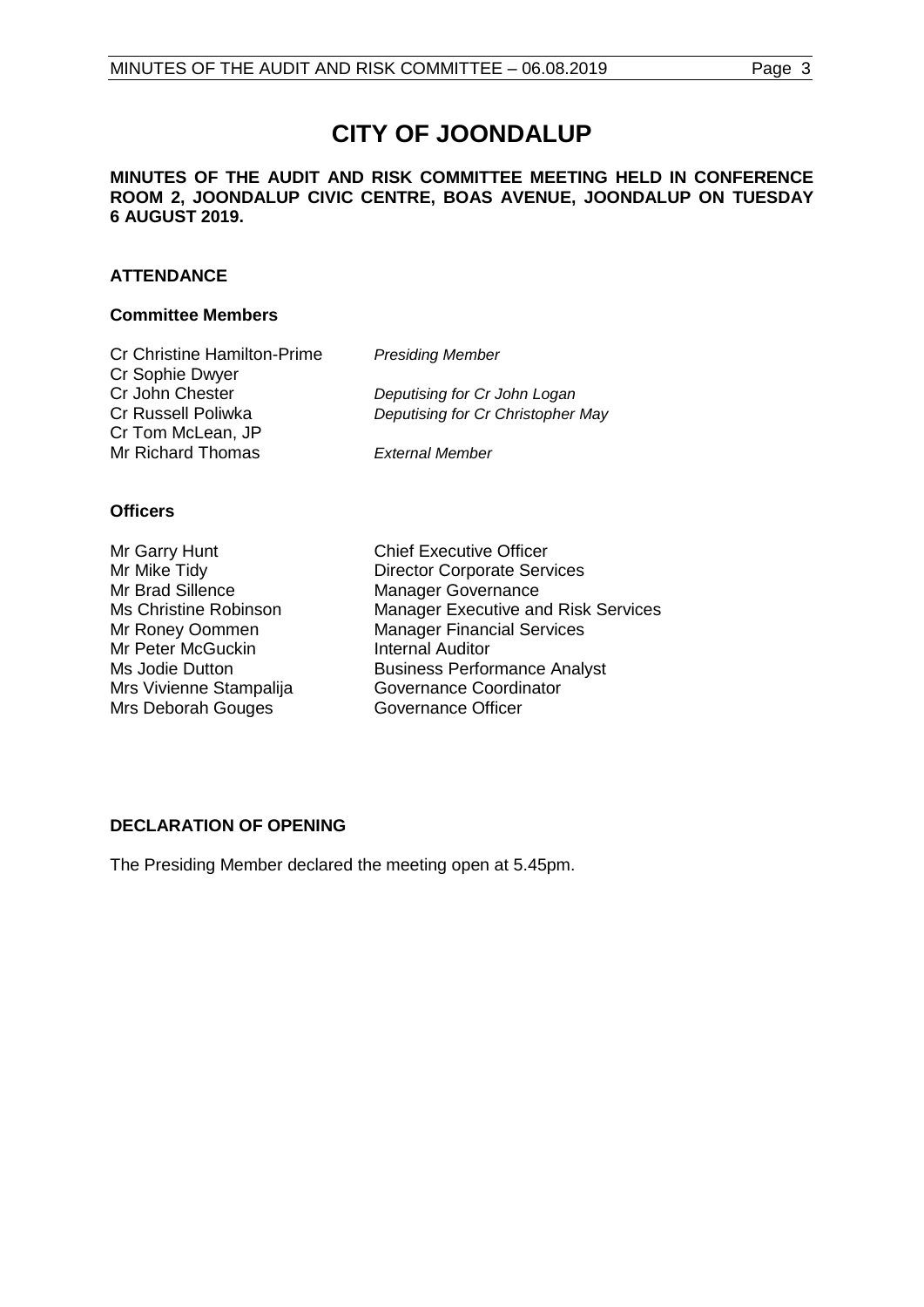### **DECLARATIONS OF INTEREST**

### **Disclosures of Financial / Proximity Interest**

Nil.

### **Disclosures of interest affecting impartiality**

Elected Members (in accordance with Regulation 11 of the *Local Government [Rules of Conduct] Regulations 2007)* and employees (in accordance with the Code of Conduct) are required to declare any interest that may affect their impartiality in considering a matter. This declaration does not restrict any right to participate in or be present during the decision-making process. The Elected Member/employee is also encouraged to disclose the nature of the interest.

| <b>Name/Position</b>      | Mr Garry Hunt, Chief Executive Officer.                       |  |
|---------------------------|---------------------------------------------------------------|--|
| <b>Item No./Subject</b>   | Item 7 - Confidential - Chief Executive Officer's Credit Card |  |
|                           | Expenditure (January - March 2019).                           |  |
| <b>Nature of interest</b> | Interest that may affect impartiality.                        |  |
| <b>Extent of Interest</b> | The Chief Executive Officer is the card holder.               |  |

| <b>Name/Position</b><br>Mr Garry Hunt, Chief Executive Officer. |                                                               |  |
|-----------------------------------------------------------------|---------------------------------------------------------------|--|
| <b>Item No./Subject</b>                                         | Item 8 - Confidential - Chief Executive Officer's Credit Card |  |
|                                                                 | Expenditure (April – June 2019).                              |  |
| <b>Nature of interest</b>                                       | Interest that may affect impartiality.                        |  |
| <b>Extent of Interest</b>                                       | The Chief Executive Officer is the card holder.               |  |

### <span id="page-3-0"></span>**APOLOGIES / LEAVE OF ABSENCE**

### **Apologies:**

Cr Nige Jones. Cr John Logan. Cr Christopher May.

### **Leave of Absence previously approved**

<span id="page-3-1"></span>Mayor Albert Jacob, JP 17 July to 12 August 2019 inclusive;<br>Cr Kerry Hollywood 23 July to 27 August 2019 inclusive; Cr Kerry Hollywood 23 July to 27 August 2019 inclusive;<br>
Cr John Chester
25 to 31 August 2019 inclusive. 25 to 31 August 2019 inclusive.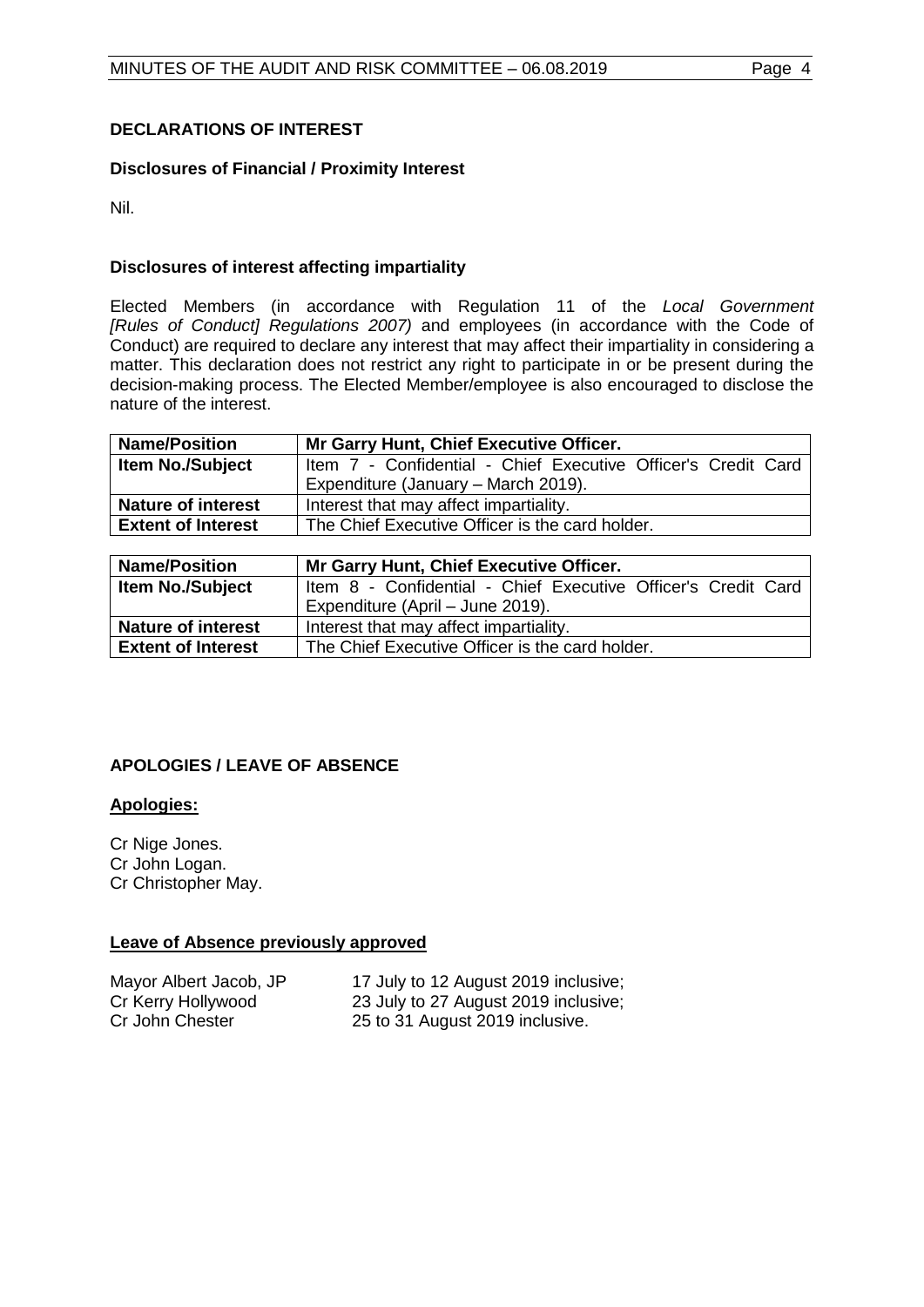### **CONFIRMATION OF MINUTES**

### MINUTES OF THE AUDIT AND RISK COMMITTEE HELD ON 5 MARCH 2019

**MOVED Cr McLean SECONDED Cr Dwyer that the minutes of the meeting of the Audit and Risk Committee held on 5 March 2019 be confirmed as a true and correct record.**

### **The Motion was Put and CARRIED (6/0)**

**In favour of the Motion:** Crs Hamilton-Prime, Chester, Dwyer, McLean, Poliwka and Mr Thomas.

### <span id="page-4-0"></span>**ANNOUNCEMENTS BY THE PRESIDING MEMBER WITHOUT DISCUSSION**

Nil.

### <span id="page-4-1"></span>**IDENTIFICATION OF MATTERS FOR WHICH THE MEETING MAY BE CLOSED TO THE PUBLIC**

In accordance with Clause 5.2 of the City's *Meeting Procedures Local Law 2013*, this meeting was not open to the public.

### <span id="page-4-2"></span>**PETITIONS AND DEPUTATIONS**

Nil.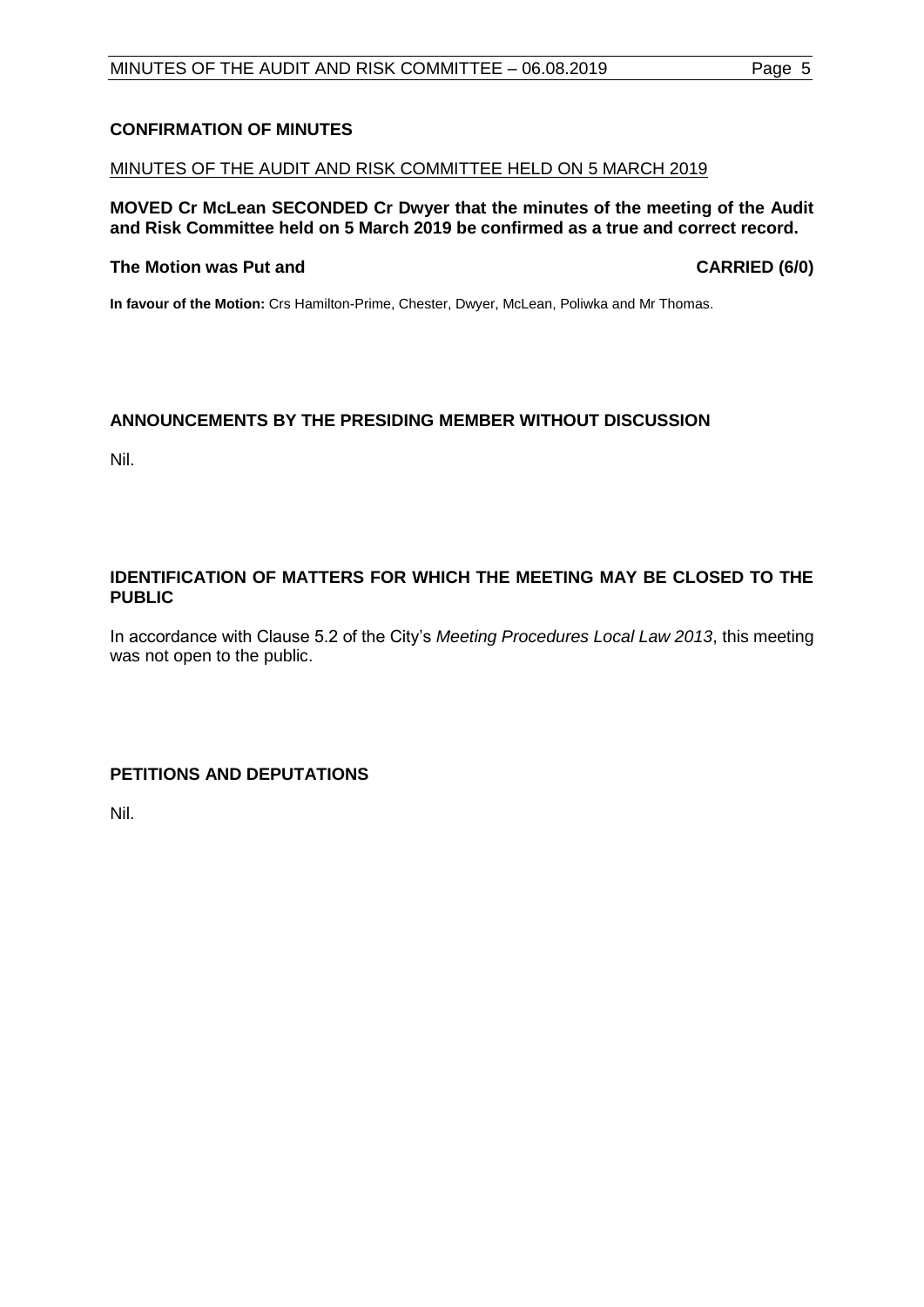### <span id="page-5-0"></span>**REPORTS**

# <span id="page-5-1"></span>**ITEM 1 INTERNAL AUDIT – TIMELY PAYMENT OF SUPPLIERS WARD** All **RESPONSIBLE** Mr Garry Hunt<br> **DIRECTOR** Office of the C **Diffice of the CEO FILE NUMBER** 36574, 101515 **ATTACHMENT** Nil **AUTHORITY / DISCRETION** Information - includes items provided to Council for information purposes only that do not require a decision of Council (that is for 'noting').

### **PURPOSE**

For the Audit and Risk Committee to note the details of an internal audit to determine if issues identified by the Western Australian Office of the Auditor General, in their audit on timely payment of suppliers, also exist at the City.

### **EXECUTIVE SUMMARY**

Following an audit by the Office of the Auditor General (OAG) to determine if local government authorities were making timely payments to their suppliers, the City included a similar audit in its *2018-19 Annual Audit Plan*. The internal audit has now been completed and this report provides the results of that audit.

*It is therefore recommended that the Audit and Risk Committee NOTES the results of the internal audit on timely payment of suppliers, as detailed in this Report.*

### **BACKGROUND**

The OAG undertook an audit to assess whether 10 sampled local government authorities were making payments to suppliers on a timely basis in accordance with best practice. The report which was released in June 2018 identified some weaknesses, including the lack of formal payment policies and practices resulting in inconsistency in how quickly payments were made. The results of the audit were reported to the Audit and Risk Committee at its meeting held on 5 March 2019.

The OAG audit did not include the City, however the report was reviewed, and an internal audit was undertaken of the City's systems to determine if the weaknesses identified apply to the City and if payments are being made to suppliers on a timely basis. The purpose of this report is to provide the results of the audit undertaken on the City's systems.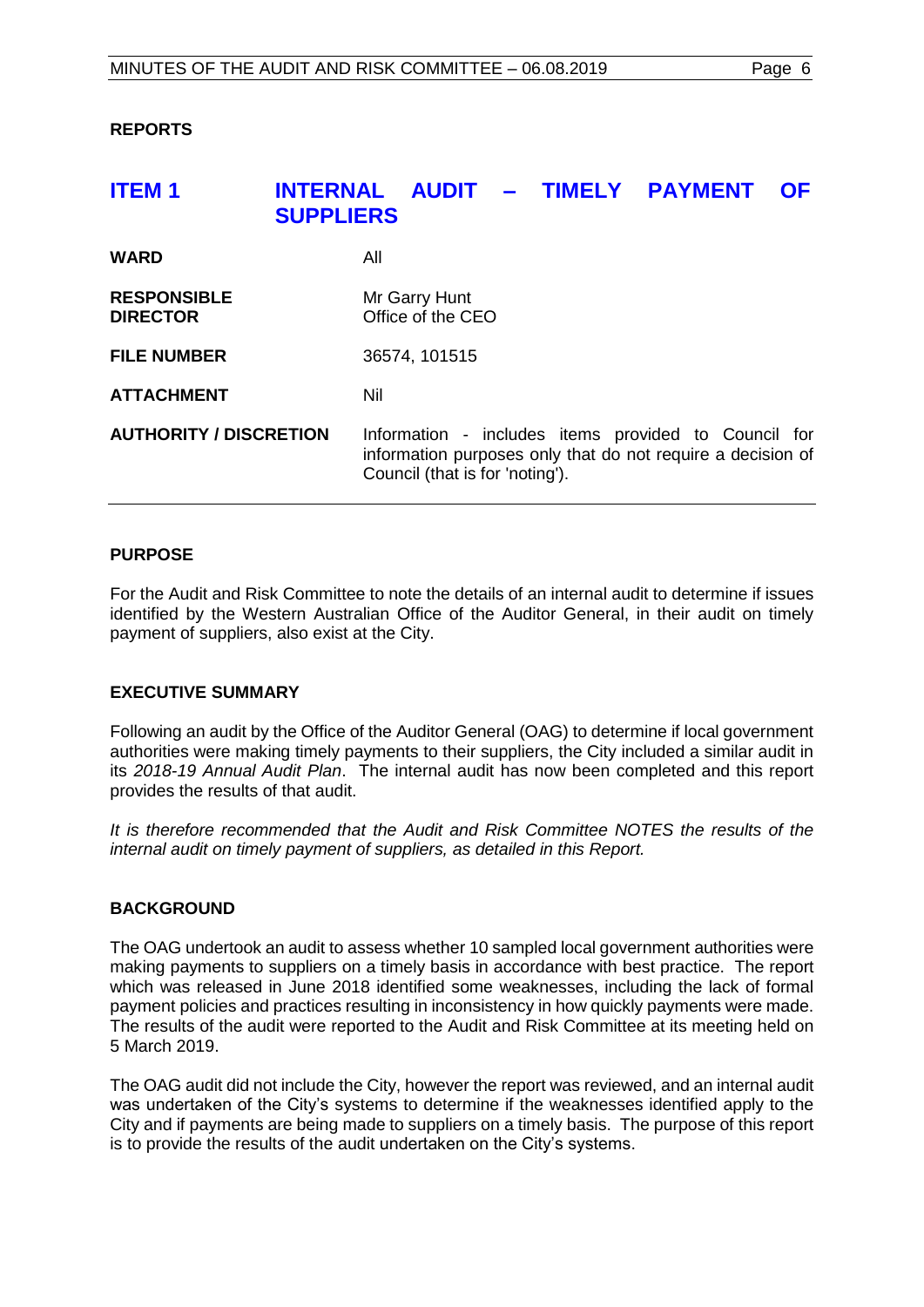### **DETAILS**

The internal audit consisted of extracting data from the City's Data Analytics Program over an eleven-month period to establish information on the number of days to pay suppliers. The audit also consisted of extracting a random sample of supplier invoices to perform walk through tests to determine payment practices and establish if payments were made on a timely basis.

The details are summarised as follows:

### Payment Data Analytics (eleven-month period)

- The City made 25,621 payments during the reporting period, at a total value of \$111,830,314 (including GST).
- 74% of payments to suppliers, which included 18,909 transactions valued at \$83,250,442 (including GST), were paid between nine and 38 days.

### Audit Sample Testing

Audit testing of the random sample revealed that issues exist that may prevent the City accurately measuring the days it takes to pay its suppliers. The internal audit also identified similar issues to those identified by the OAG, with the main issues as follows:

- The absence of formal documented procedures for how to treat invoices when they are received by the City.
- Inconsistent definitions of standard payment terms used on City documentation.
- *Purchasing Policy* and associated purchasing protocols do not include periods for making payments to suppliers after receipt of invoices or the receipt of goods and services.

A draft internal audit report has been issued to Financial Services for consideration which include the following recommendations:

- Update and clarify the City's standard payment terms to provide consistency and remove uncertainty. The updated standard payment terms should be used on all relevant City documentation. Standard payment terms which may be considered include "30 days from the receipt of goods or services" or "30 days from the receipt of an invoice".
- Include specified payment periods for the timely payment of suppliers when the City's *Purchasing Policy* and related purchasing protocols are being updated.
- Establish a consistent process to ensure that systems accurately record the date an invoice is received by the City, whether by Accounts Payable or the Business Unit, to ensure that the days taken to pay suppliers can be accurately measured.

### **Legislation / Strategic Community Plan / Policy implications**

**Legislation** Not applicable.

**Strategic Community Plan**

**Key theme** Governance and Leadership.

**Objective Corporate capacity.**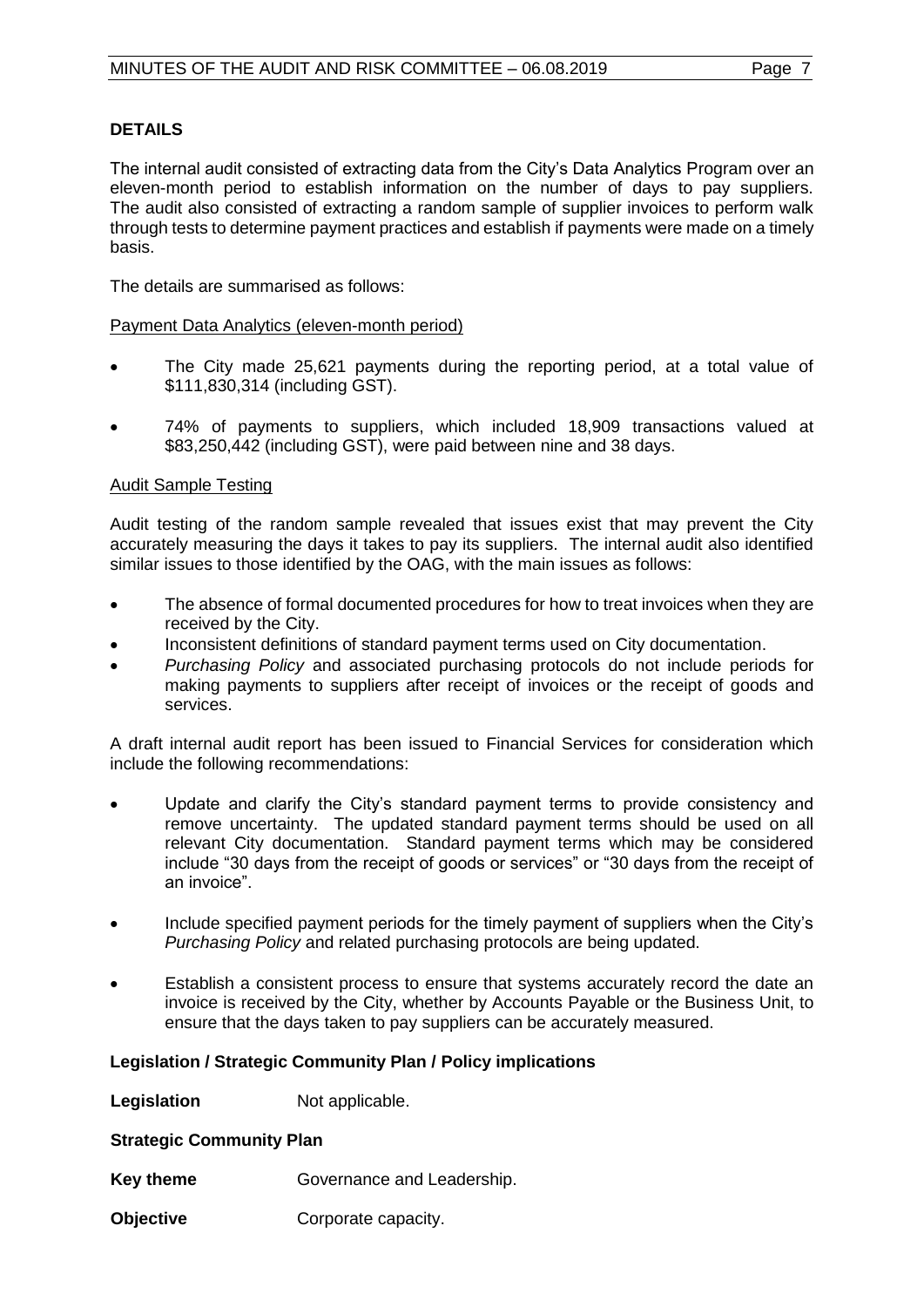**Strategic initiative** Demonstrate accountability through robust reporting that is relevant and easily accessible by the community.

**Policy** *Purchasing Policy.*

### **Risk management considerations**

Reviewing the Western Australian Office of the Auditor General's reports into other local government authorities allows the City to determine if similar risk exposures identified also apply at the City, and for improvements to be implemented.

### **Financial / budget implications**

Not applicable.

### **Regional significance**

Not applicable.

### **Sustainability implications**

Not applicable.

### **Consultation**

Not applicable.

### **COMMENT**

The internal audit of timely payment of suppliers established that similar issues exist at the City to those identified by the OAG in their review of a sample of local government authorities. Although not high risk, recommendations for improvement have been made and are currently under consideration.

### **VOTING REQUIREMENTS**

Simple Majority.

### **MOVED Cr Dwyer SECONDED Cr McLean that the Audit and Risk Committee NOTES the results of the internal audit on timely payment of suppliers as detailed in this Report.**

### **The Motion was Put and CARRIED (6/0)**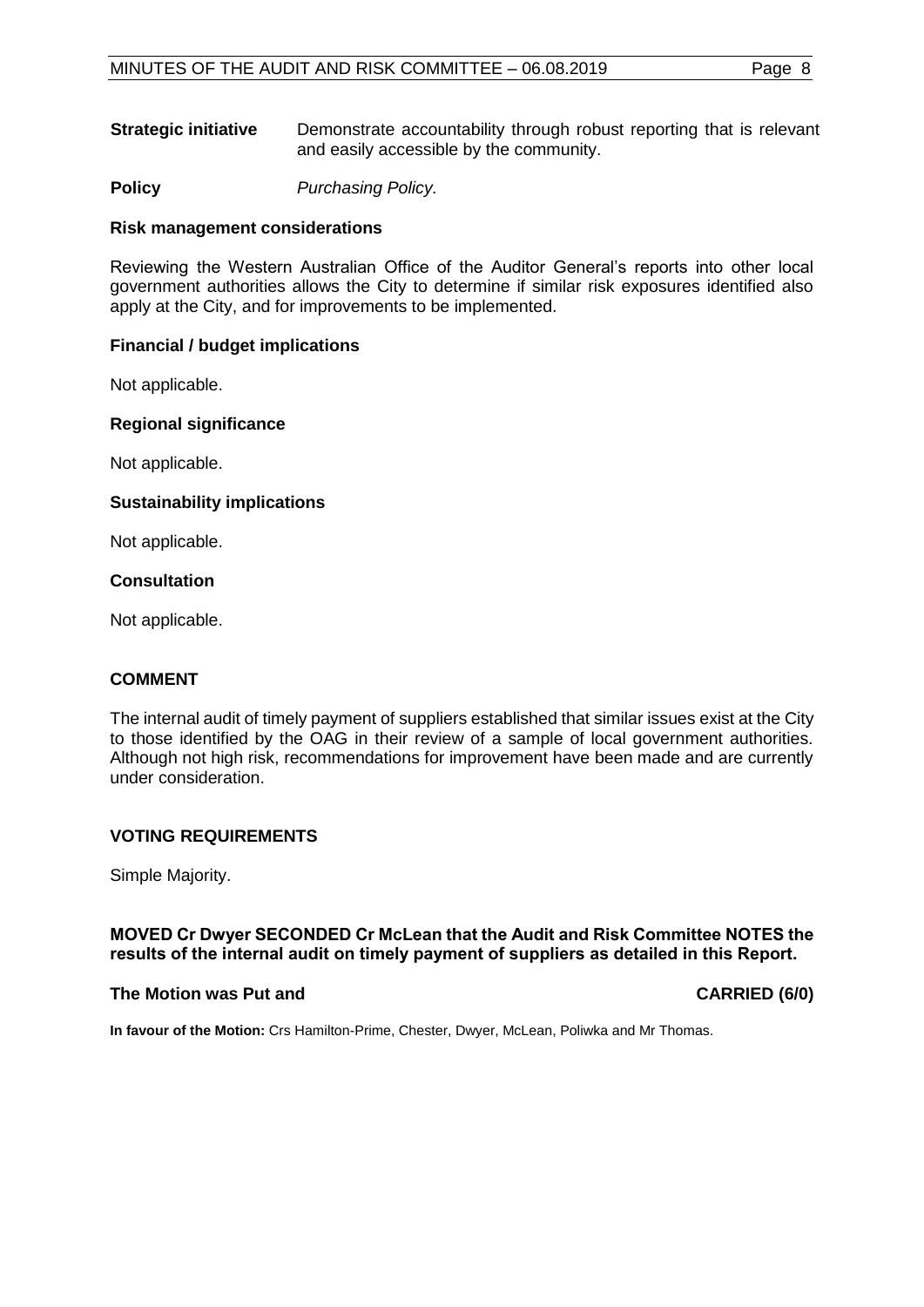## <span id="page-8-0"></span>**ITEM 2 NOTICE OF INTENTION – IMPLEMENTATION OF A WHISTLEBLOWING PROGRAM**

| <b>WARD</b>                           | All                                                                                                                                                    |
|---------------------------------------|--------------------------------------------------------------------------------------------------------------------------------------------------------|
| <b>RESPONSIBLE</b><br><b>DIRECTOR</b> | Mr Garry Hunt<br>Office of the CEO                                                                                                                     |
| <b>FILE NUMBER</b>                    | 107084, 33557, 101515                                                                                                                                  |
| <b>ATTACHMENT</b>                     | Nil                                                                                                                                                    |
| <b>AUTHORITY / DISCRETION</b>         | Information - includes items provided to Council for<br>information purposes only that do not require a decision of<br>Council (that is for 'noting'). |

### **PURPOSE**

For the Audit and Risk Committee to note the City's intention to implement a whistleblowing program.

### **EXECUTIVE SUMMARY**

To strengthen the City's integrity and conduct controls, the Chief Executive Officer has approved the implementation of a whistleblowing program which includes the expansion of the public interest disclosure function.

A whistleblowing program is a practical tool for managing disclosures in the workplace, with the *Public Interest Disclosure Act 2003* ("the Act") facilitating the disclosure of public interest information, as well as providing protection for those who make disclosures and for those who are the subject of disclosures.

A public interest disclosure is a disclosure which is made by a person who discloses to a proper authority (in local government that is the Public Interest Disclosure Officer), information which tends to show that a local government, a public officer (which includes elected members and employees of the local government) or a contractor, may be involved in activity which constitutes:

- improper conduct
- action which may constitute an offence under a written law
- substantial, unauthorised or irregular use of, or mismanagement of public resources
- substantial and specific risk of injury to public health, prejudice to public safety or harm to the environment
- a matter of administration which could be investigated by the Ombudsman.

*It is therefore recommended that the Audit and Risk Committee NOTES the City's intention to implement a whistleblowing program as detailed in this Report.*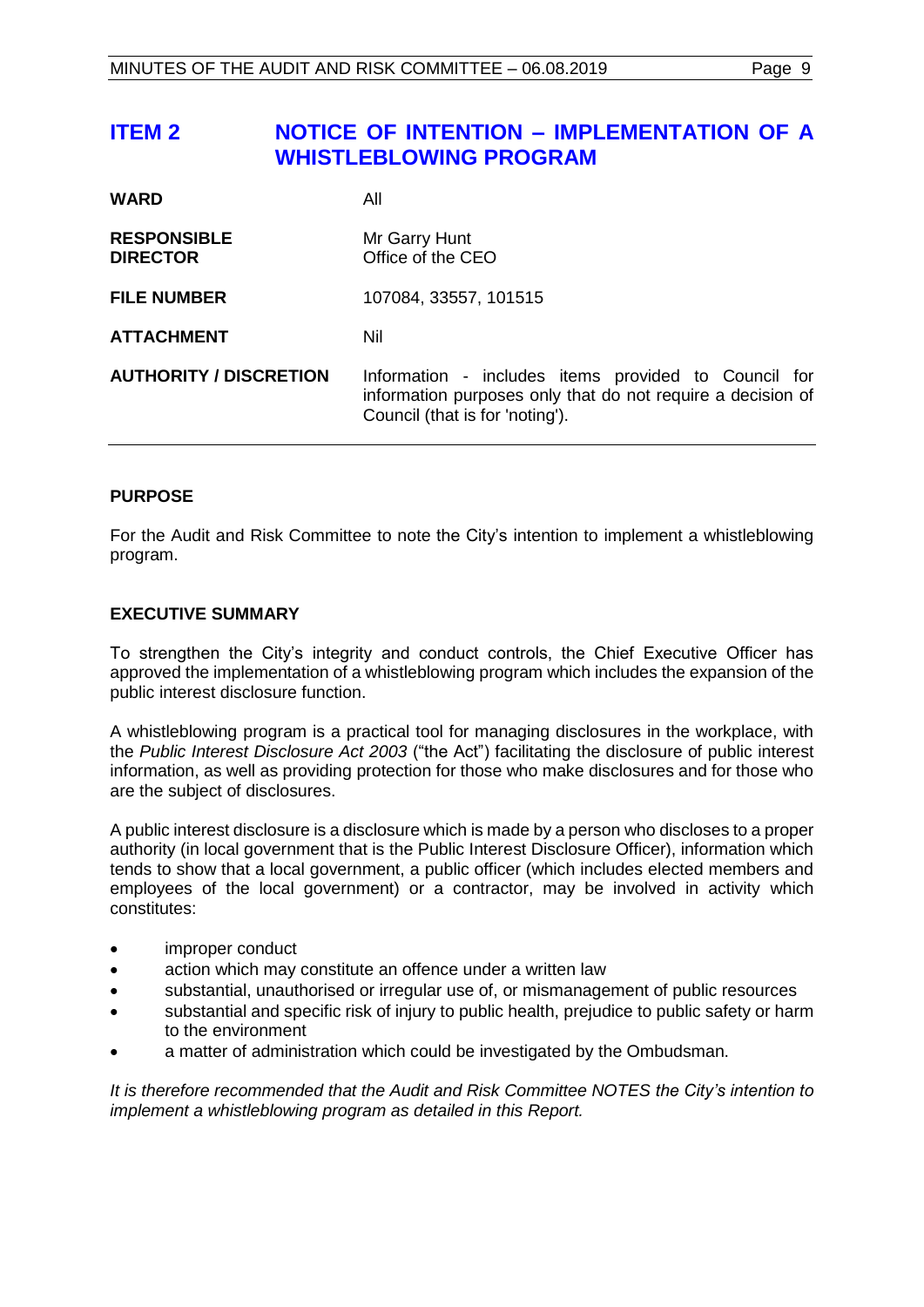### **BACKGROUND**

Each year the City completes an Integrity and Conduct Survey from the Public Sector Commission. The data collected for the survey over many years indicates that the City has never received any formal public interest disclosures. The survey questions have been expanded to include:

- How do you advise contractors, clients and suppliers about how to report unethical behaviour?
- How often do you actively remind employees about their obligations to report any suspected misconduct?

Even though the City's *Code of Conduct Policy* and *Fraud, Corruption and Misconduct Control Policy* provide an explanation of the Act, the City does not advise contractors, clients and suppliers nor actively reminds elected members and employees of their obligations.

Many reports prepared by the Western Australian Corruption and Crime Commission state that improper conduct (whether that be corruption, fraud or misconduct) has been identified due to internal whistleblowers. The August 2018 *Corruption and Crime Commission Report* of serious misconduct at the Shire of Halls Creek includes in its overall conclusion the following:

- The Commission's investigation also underlined the importance of 'whistleblowers', whether they be anonymous or otherwise. Without these persons, this investigation would not have been possible.
- The *Corruption, Crime and Misconduct Act 2003* protects any person subject to a non-disclosure or confidentiality agreement from any civil or criminal liability incurred as a result of making an allegation or providing that information to the Commission.
- The Commission encourages all persons with information regarding serious misconduct by a public officer to come forward.

The Association of Certificated Fraud Examiners *Report to the Nations 2018 Global Study on Occupational Fraud and Abuse* states that tips are the most common initial detection method, with over half being reported by employees.

Instances of alleged improper conduct have been highlighted to the Manager Audit and Risk Services and/or the Internal Auditor and some are able to be investigated, however without the protection offered under the Act, employees are reluctant to provide specific information to allow for focused investigations to occur. It seems employees are reluctant to, or are unaware of, how to make disclosures to the current Public Interest Disclosure Officer (being the Principal Legal Officer) or to external agencies such as the Corruption and Crime Commission and Public Sector Commission.

### **DETAILS**

An effective whistleblowing program must be built around the City's culture and work environment, as well as aligning to the values of the City. Public assurance from the Executive Leadership Team is essential to ensure trust and commitment to the practices and principles of whistleblowing. Ownership of this program rests with the Executive Leadership Team.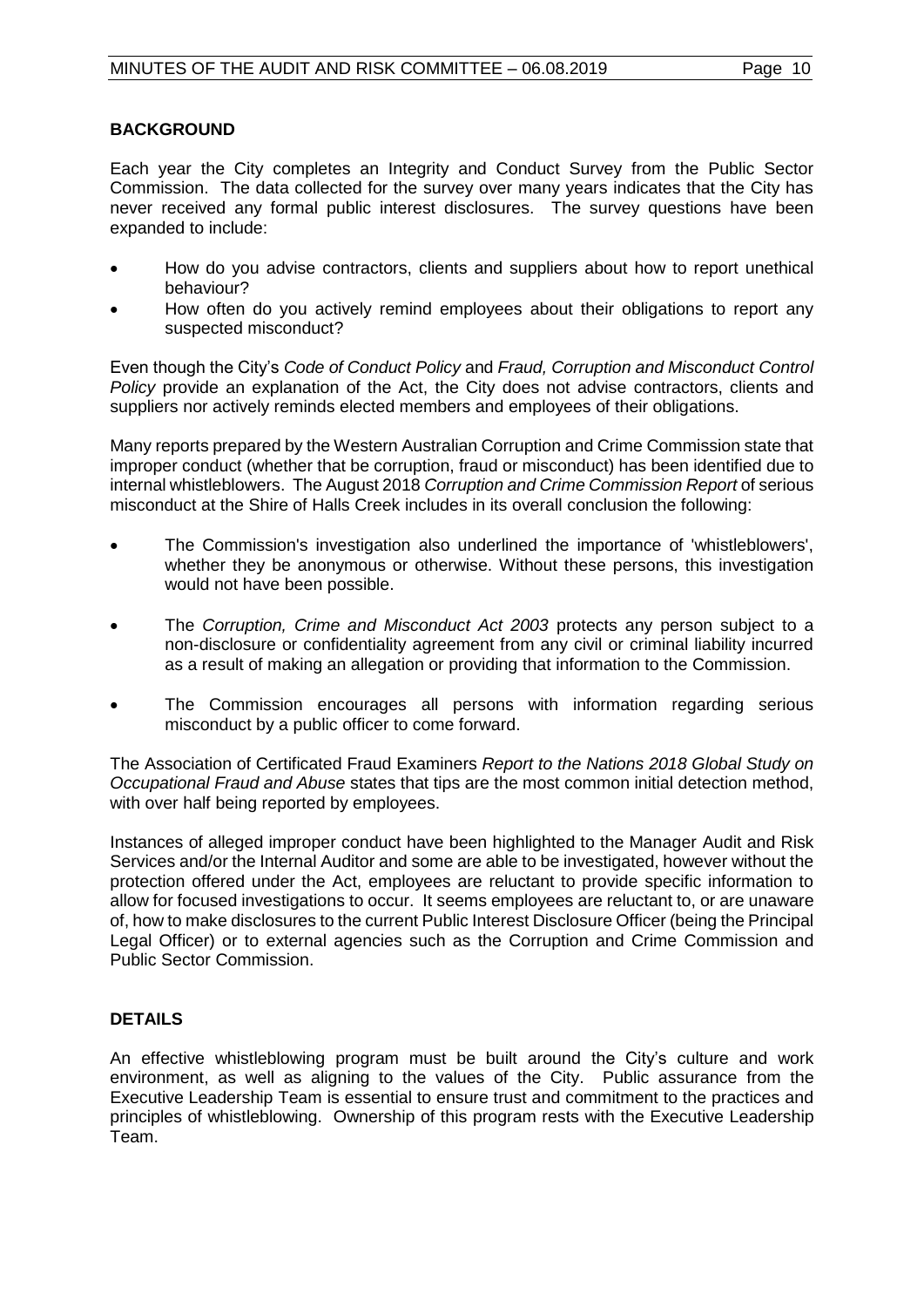The March 2019 State of Victoria (Independent Broad-based Anti-corruption Commission) report on *Local Government Integrity Frameworks Review* states *"People in leadership positions set the ethical tone of an organisation and are key to building organisational integrity and corruption resistance. It is essential that they communicate expected standards of behaviour and values to staff, lead by example, appropriately supervise employees, and act on suspected misconduct or corrupt conduct."* (page 66).

Operational support for the program will be provided by the Manager Audit and Risk Services. The Internal Auditor also plays a significant role by providing independent and objective assurance to the Executive Leadership Team and Council (via the Audit and Risk Committee) of the effectiveness of the system and procedures required.

There are two essential methods that can demonstrate the City's commitment:

- 1 Reinforcing to elected members and employees that the City is committed to the practices and principles of whistleblowing, which are currently expressed within the *Code of Conduct* and *Fraud, Corruption and Misconduct Control Policy*.
- 2 Displaying actions that reinforce disclosures are taken seriously, are acted on promptly, and misconduct is identified and treated effectively (whilst supporting and protecting whistleblowers).

The City's commitment would be further strengthened with the development of:

- a whistleblowing policy (and associated protocols for internal use and improved documentation for external use)
- a statement of business ethics for contractors and suppliers (which was the only recommendation not implemented by the City following the 2013 audit into procurement practices at five local government authorities by the Corruption and Crime Commission).

The expansion and improved awareness provides an avenue for elected members, employees and others to use the City's whistleblowing processes in the first instance. This avoids unnecessary adverse publicity by allowing investigations to be undertaken internally without public exposure, as well as potential reporting to external oversights agencies by the City rather than a third party.

### **Issues and options considered**

Remain with the status quo (not supported by the Chief Executive Officer)

The City has one Public Interest Disclosure Officer, who is the Principal Legal Officer (and reports to the Chief Executive Officer).

To date, the City has never received any formal public interest disclosures, however improvements would be required to advise contractors, suppliers and the general public, as well as actively reminding employees of their obligations.

### Expand the public interest disclosure function (approved by the Chief Executive Officer)

It is recommended that the role of Public Interest Disclosure Officer be expanded to include a range of employee levels with experience/knowledge of corruption, fraud or misconduct risks and/or undertaking investigations, as well as female employees and those who work with the outside workforce.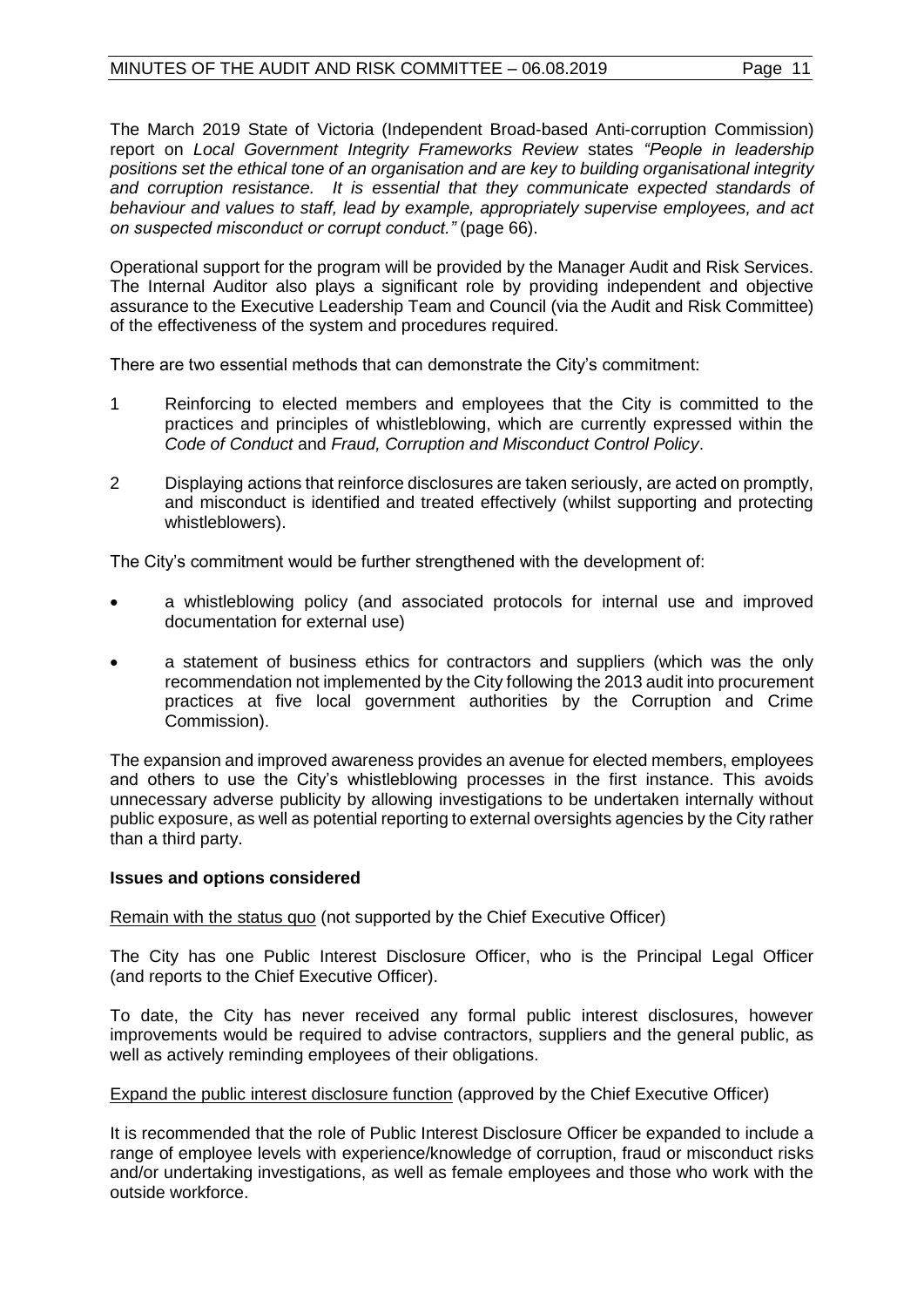These employees must be seen as trustworthy, impartial, capable of building a rapport and confidence with others, as well as being discreet and able to address any concerns or reports of intimidation or victimisation. This is a critical role in supporting and protecting whistleblowers in difficult circumstances in which they may feel intimidated and fearful.

Public Interest Disclosure Officers also have a number of obligations under the Act, namely:

- receiving a public interest disclosure
- considering whether an investigation is needed
- carrying out, or instigating, any investigation
- maintaining confidentiality of the identity of the discloser and persons subject to the disclosure, in accordance with the requirements of the Act
- taking action following an investigation and reporting action taken to the discloser
- creating and maintaining proper records on disclosure
- keeping a public interest disclosure register documenting statistics of disclosures made
- acting in accordance with the rules of natural justice or procedural fairness
- complying with the Public Sector Commission's [Code of Conduct and Integrity.](https://publicsector.wa.gov.au/document/pid-officers-code-conduct-and-integrity)

It is also recommended that the position of Manager Audit and Risk Services oversee the whistleblowing program as the Principal Public Interest Disclosure Officer to ensure improved and regular awareness is provided to employees, contractors, suppliers and the public.

The position of Principal Public Interest Disclosure Officer is recommended by the Public Sector Commission when there are multiple Public Interest Disclosure Officers. This role would be responsible for supporting the other Public Interest Disclosure Officers and coordinating any reporting requirements required under the Act*.* 

The role would also be responsible in advising the Chief Executive Officer (as the Principal Officer under the *Corruption, Crime and Misconduct Act 2003*) of the need to report minor or serious misconduct to the Public Sector Commission or the Corruption and Crime Commission. However, the identity of the discloser would remain confidential as per section 16 (1) of the Act, unless:

- the person who made the disclosure of public interest information consents to the disclosure of information that might identify or tend to identify him or her
- it is necessary to do so having regard to the rules of natural justice
- it is necessary to do so to enable the matter to be investigated effectively
- the disclosure is made in accordance with an order of a court or any other person or body having authority to hear, receive and examine evidence
- the identifying disclosure is made in accordance with section 152 (disclosure by Commission or its officers) or 153 (disclosure by other officials) of the *Corruption, Crime and Misconduct Act 2003.*

The Public Sector Commission designs specific development programs for public authorities to support their Public Interest Disclosure Officer/s which will be arranged by the Manager Audit and Risk Services. The Public Sector Commission also provide a range of products (which will be used when updating and/or developing the City's documentation) such as:

- supporting information for Principal Executive Officers and Public Interest Disclosure **Officers**
- guidelines for public authorities
- *Don't be afraid to speak up* Guide for disclosers
- *When someone speaks up* Guide for managers.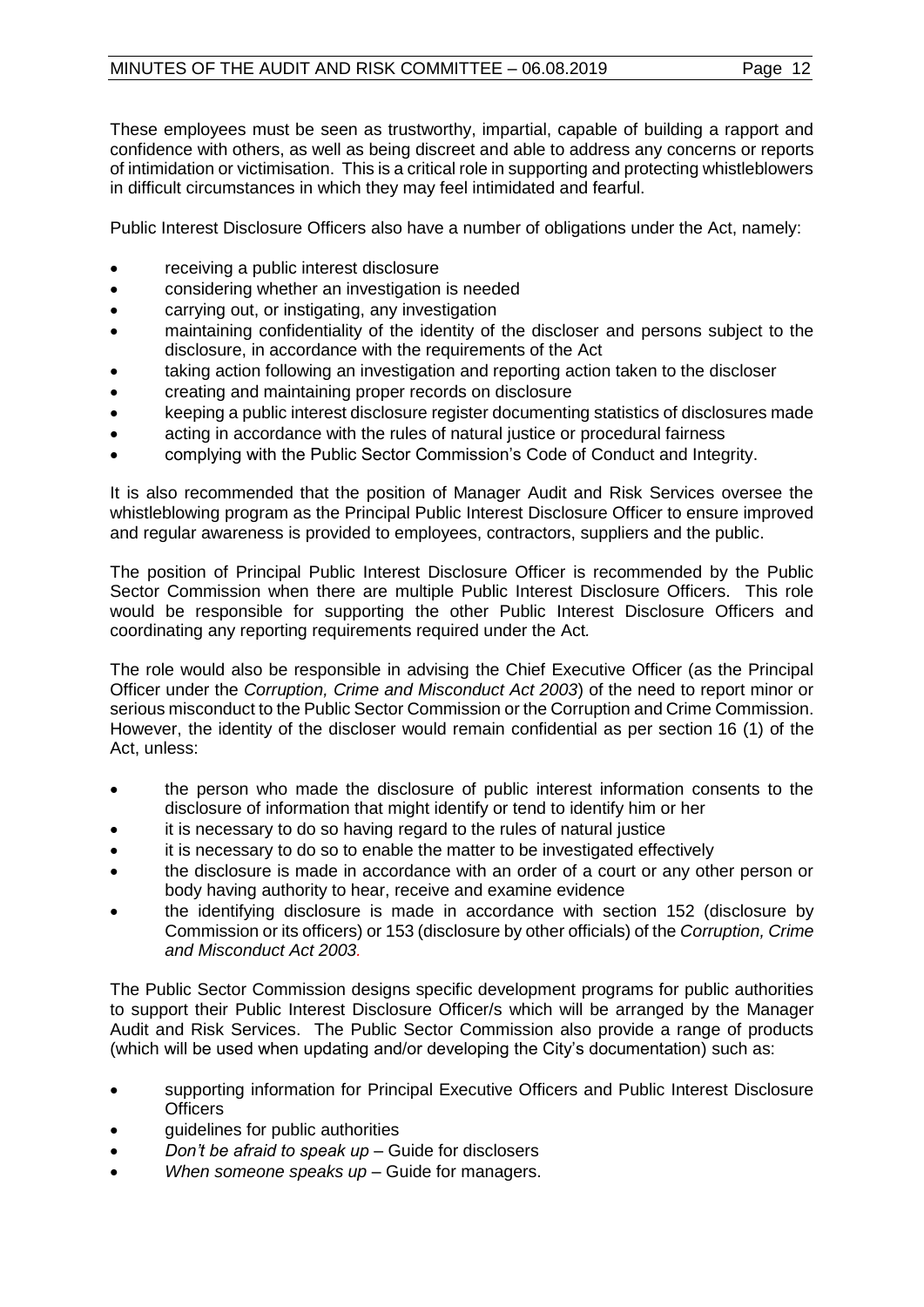It may also be of benefit for the identified Public Interest Disclosure Officers to undertake the Certificate IV in Government Investigations which is available via the Public Sector Commission.

### **Legislation / Strategic Community Plan / policy implications**

| Legislation                     | Public Interest Disclosure Act 2003.<br>Corruption, Crime and Misconduct Act 2003.                 |
|---------------------------------|----------------------------------------------------------------------------------------------------|
| <b>Strategic Community Plan</b> |                                                                                                    |
| Key theme                       | Governance and Leadership.                                                                         |
| <b>Objective</b>                | Corporate capacity.                                                                                |
| <b>Strategic initiative</b>     | Continuously strive to improve performance and service<br>delivery across all corporate functions. |
| <b>Policy</b>                   | Fraud, Corruption and Misconduct Control Policy.                                                   |

The Australian Standard *AS8004-2003 Whistleblowing Protection Program for Entities* will also be used to guide the development and implementation of the whistleblowing program. This Standard is intended to be revised (to *ISO 37002 Whistleblowing Management Systems – Guidelines*) based on the *Treasury Laws Amendment (Enhancing Whistleblower Protections) Bill 2017* which was passed by both houses of Parliament on 19 February 2019 (royal assent on 12 March 2019). This Bill expands the protections afforded to whistleblowers under the *Corporations Act 2001* (Cth) and *Taxation Administration Act 1953* (Cth).

### **Risk management considerations**

Risk management includes misconduct, some of which may only be reported if the person doing so can be offered safe and secure means of reporting misconduct.

A whistleblowing program can also protect and enhance the City's reputation, as well as assisting in meeting the City's workplace safety and legal obligations, as misconduct or wrongdoing left unchecked may in some cases compromise and endanger the wellbeing of employees.

### **Financial / budget implications**

Not applicable.

### **Regional significance**

Not applicable.

### **Sustainability implications**

Not applicable.

### **Consultation**

The relevant Directors of the three identified Public Interest Disclosure Officers have been consulted with. The identified Public Interest Disclosure Officers will now be consulted with given the Chief Executive Officer's approval to appoint.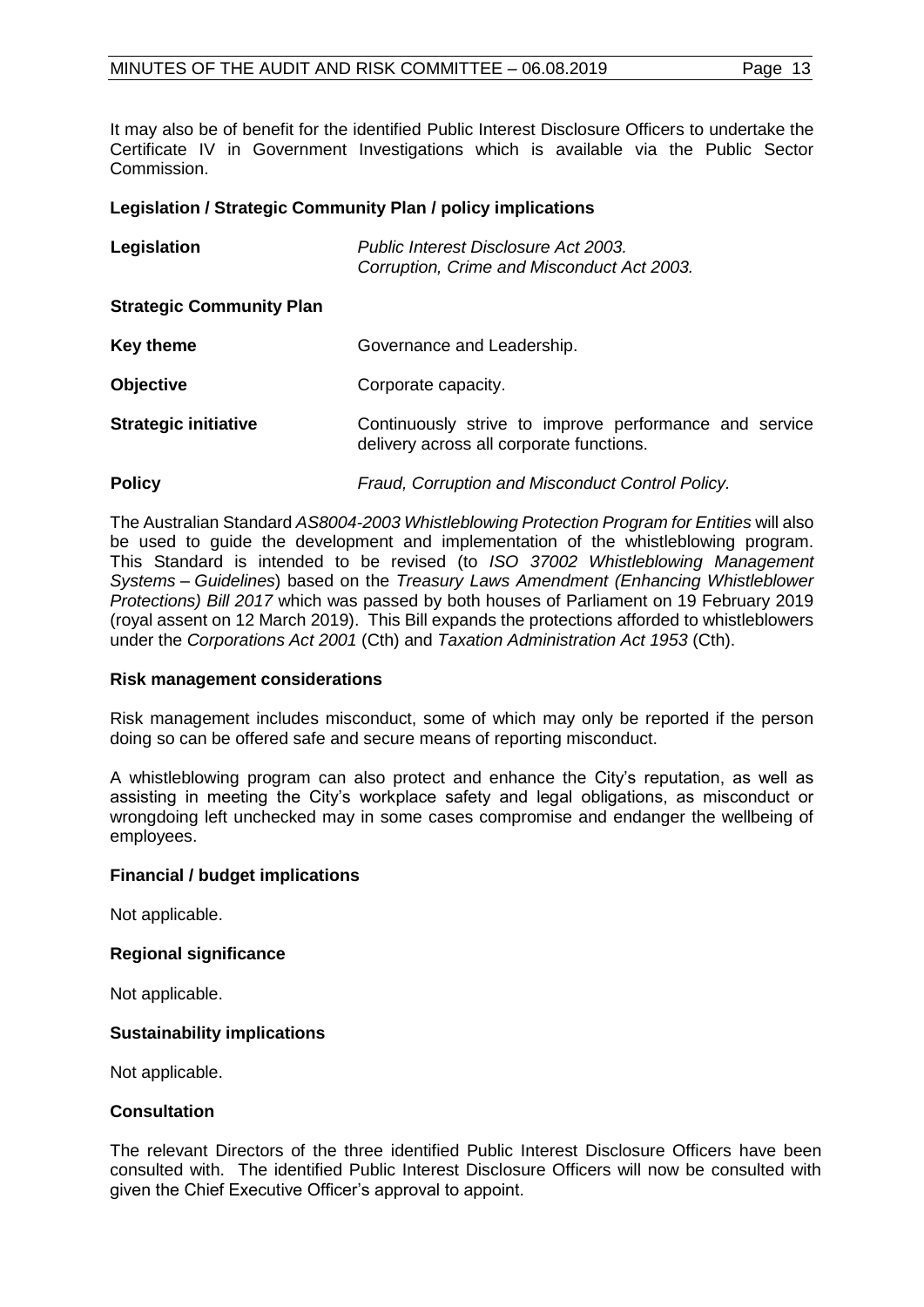### **COMMENT**

A joint communiqué from Australia's eight anti-corruption Commissioners (dated 7 December 2018) titled *United against corruption – Leadership is the key to corruption prevention* states *"recurring theme from our investigations and research is that public sector leaders are crucial in setting the right 'tone from the top' to foster and develop strong cultures of integrity"*, and that *"we encourage our public sector leaders to ensure they have in place the proper policies and procedures to ensure fairness and integrity is embedded in the decisions that public sector employees make every day"*.

The communiqué finishes with *"and we ask our public sector leaders to work harder to ensure their employees, external partners and providers, and the wider community are aware of the protections available if they do speak up and report corruption. Instilling a positive organisational culture around reporting wrongdoing and enforcing practices that protect those who speak out will empower more to follow their example. We have good leaders in our public sector. We are confident they can achieve the cultural change that is required to stop corruption in its tracks. We are committed to supporting them in that journey"*.

The Institute of Internal Auditors Australia *Whitepaper Whistleblowing Programs, August 2018* states that:

*"Providing a way for people to disclose misconduct is a positive incentive to those who want to do the right thing. It can also be a strong deterrent for potential wrongdoers.* 

*Establishing a whistleblowing program can send a powerful message demonstrating an organisation's commitment to ethical behaviour and in accordance with the relevant laws. Observing and maintaining the program is confirmation of an organisation's determination to conduct its business with integrity and respect.*

*Managers at all levels, and in particular line managers, should practice and maintain the integrity and professionalism expected. Nobody, including management, should be excluded from being subject to investigations. Managers need to equip and empower people to speak up where they observe alleged misconduct.*

*Employees are key players in a whistleblowing program, with a key role to:* 

- *Keep on the alert for misconduct.*
- *Report known or suspected misconduct.*
- *Be an active bystander and do not let bad behaviour go unreported.*
- *Support whistleblowers.*
- *Avoid doing anything which could be seen as intimidation or victimisation.*
- *Keep confidential the identity of anyone they know or suspect of having made a disclosure."*

The implementation of a whistleblowing program will demonstrate the City's improvement and commitment to its integrity and conduct controls when completing the 2019 Integrity and Conduct Survey from the Public Sector Commission.

### **MOVED Cr Poliwka SECONDED Cr Chester that the Audit and Risk Committee NOTES the City's intention to implement a whistleblowing program as detailed in this Report.**

### <span id="page-13-0"></span>**The Motion was Put and CARRIED (6/0)**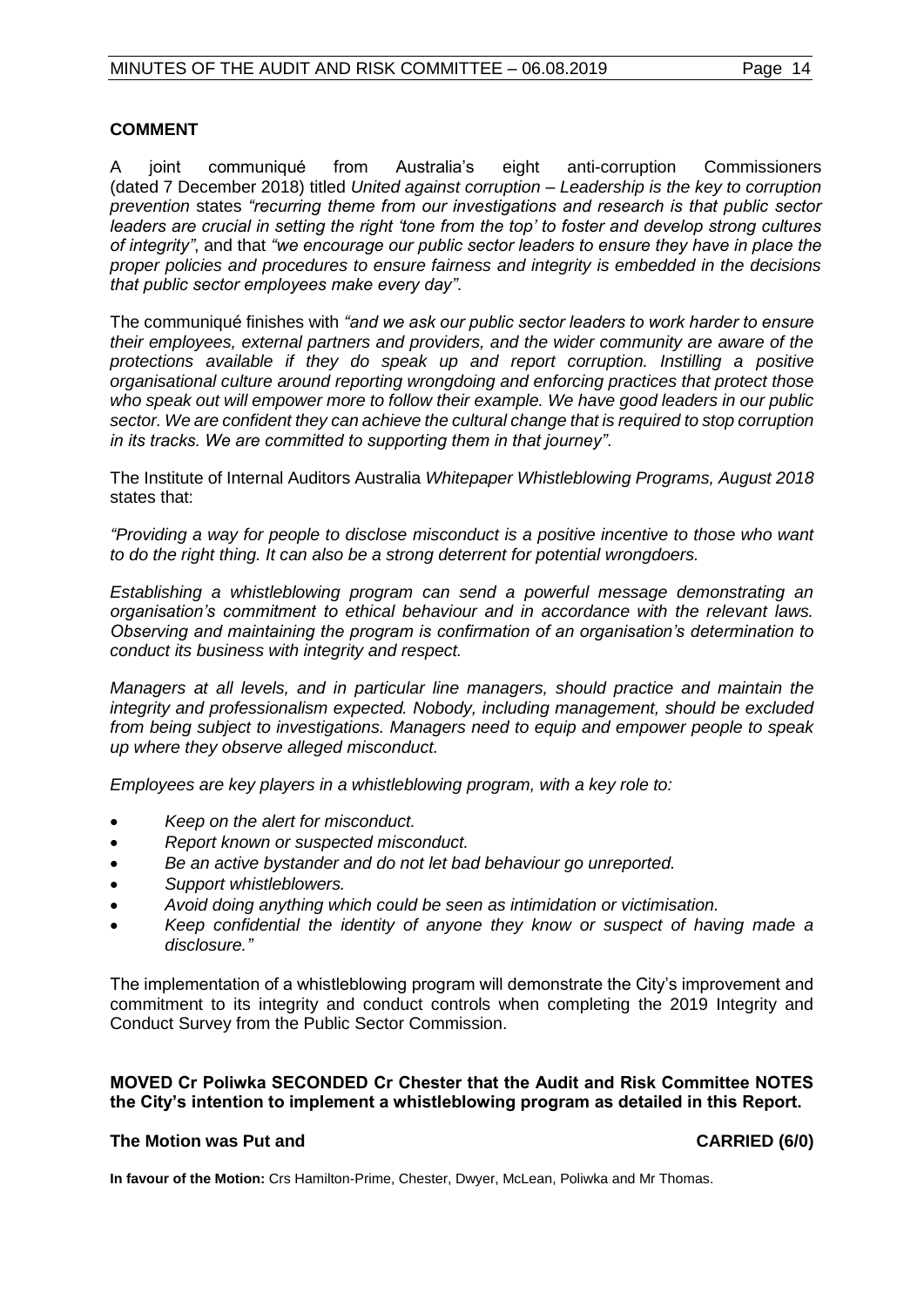## **ITEM 3 AUDIT AND RISK SERVICES PROGRAM 2019-20 AND 2018-19**

| <b>WARD</b>                           | All                                                                                                                                                    |                                                                                                         |
|---------------------------------------|--------------------------------------------------------------------------------------------------------------------------------------------------------|---------------------------------------------------------------------------------------------------------|
| <b>RESPONSIBLE</b><br><b>DIRECTOR</b> | Mr Garry Hunt<br>Office of the CEO                                                                                                                     |                                                                                                         |
| <b>FILE NUMBER</b>                    | 49586, 101515                                                                                                                                          |                                                                                                         |
| <b>ATTACHMENT</b>                     | Attachment 1<br>Attachment 2                                                                                                                           | 2019-20 Audit and Risk Services Program<br>2018-19 Executive and Risk Services<br>Program Status Update |
| <b>AUTHORITY / DISCRETION</b>         | Information - includes items provided to Council for<br>information purposes only that do not require a decision of<br>Council (that is for 'noting'). |                                                                                                         |

### **PURPOSE**

For the Audit and Risk Committee to note the *Audit and Risk Services Program 2019-20*  (which includes the *Internal Audit Program*) and the status of the *Audit and Risk Services Program 2018-19.*

### **EXECUTIVE SUMMARY**

The *Audit and Risk Services Program* sets out the program of audits to guide audit activity, the work of the Internal Auditor and other activities, which aim to maintain the City's understanding of the risks it is exposed to and develop strategies to combat those risks.

The *Internal Audit Program* section allows for Chief Executive Officer (CEO) and other unspecified management requests, specialist advice and investigations. This section is subject to change and modification during the year on the authorisation of the Chief Executive Officer.

*It is therefore recommended that the Audit and Risk Committee NOTES the Audit and Risk Services Program 2019-20 (which includes the Internal Audit Program) and the status of the Audit and Risk Services Program 2018-19 forming Attachments 1 and 2 to this Report.*

### **BACKGROUND**

A review of the former Executive and Risk Services business unit was undertaken in late 2019 which resulted in the change of the business unit name (to Audit and Risk Services) as well as a greater focus on internal audit, risk mitigation and integrity/conduct controls that were not already being overseen by other areas.

The establishment of the role of Risk and Business Continuity Advisor in April 2018 has provided a dedicated resource to ensure governance processes exist for identifying and managing strategic, corporate (operational) and project risks as part of an integrated risk management program (including training opportunities for employees) and in alignment with City strategic objectives. This role has allowed the Internal Auditor to dedicate more time to internal audit and investigative activities rather than risk management arrangements.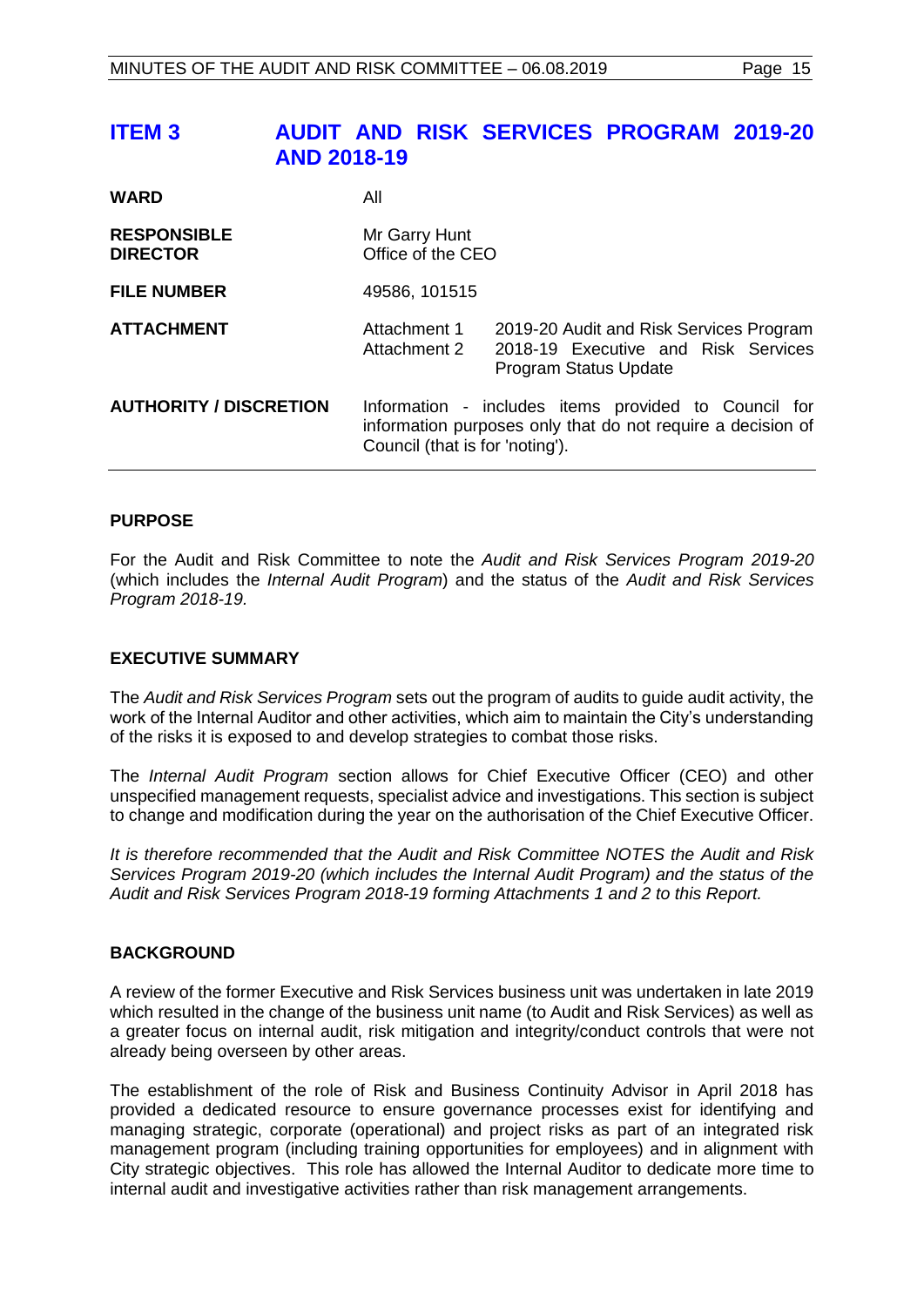The establishment of the role of Research Analyst in November 2017 has provided a support role for the Internal Auditor and Manager Audit and Risk Services using the data analytics work program focussing on detection and prevention of fraud, misconduct and corruption. The role provides sample testing, research and collation of evidence to allow for further investigation. The role also undertakes analysis of reports from external oversight agencies.

Currently the business unit structure supports the role of the Internal Auditor, who provides an independent and objective review of City operations and systems. The Internal Auditor also has a direct reporting link to the Chief Executive Officer to maintain independence and eliminate undue influence on audit/review activities, findings and reports.

The key activities of Audit and Risk Services are as follows:

### Internal Audit

- Provision of an independent and objective internal audit service including the preparation of an annual *Internal Audit Plan*.
- Reviewing systems and procedures to provide assurance that risk management, internal controls and regulatory requirements are met.
- Provision of reports to the Audit and Risk Committee.

### Risk Management and Business Continuity

- Maintaining a *Risk Management Framework* including policy, procedures and templates.
- Provision of governance processes for identifying and managing strategic, corporate (operational) and project risks.
- Provision of an electronic risk system including the development and monitoring of risk registers.
- Provision of training programs to enhance awareness of risk management.
- Monitoring and reviewing the City's *Business Continuity Plan*.

### Integrity and Conduct Controls

- Provision of programs (including data analytics) for fraud, misconduct and corruption detection and prevention.
- Provision of an electronic gifts and contributions to travel register (for live monitoring).
- Provision of a whistleblowing program including support and training of Public Interest Disclosure Officers.
- Provision of investigations relating to fraud, misconduct and corruption or any other matters identified via public interest disclosures.
- Reporting to external oversight agencies.

### Executive Support Services

Provision of executive support services to the Office of the Mayor and Elected Members.

### **DETAILS**

### 2019-20 Program

The 2019-20 program includes actions and projects for the following:

- *Internal Audit Program*.
- Integrity and Conduct Controls.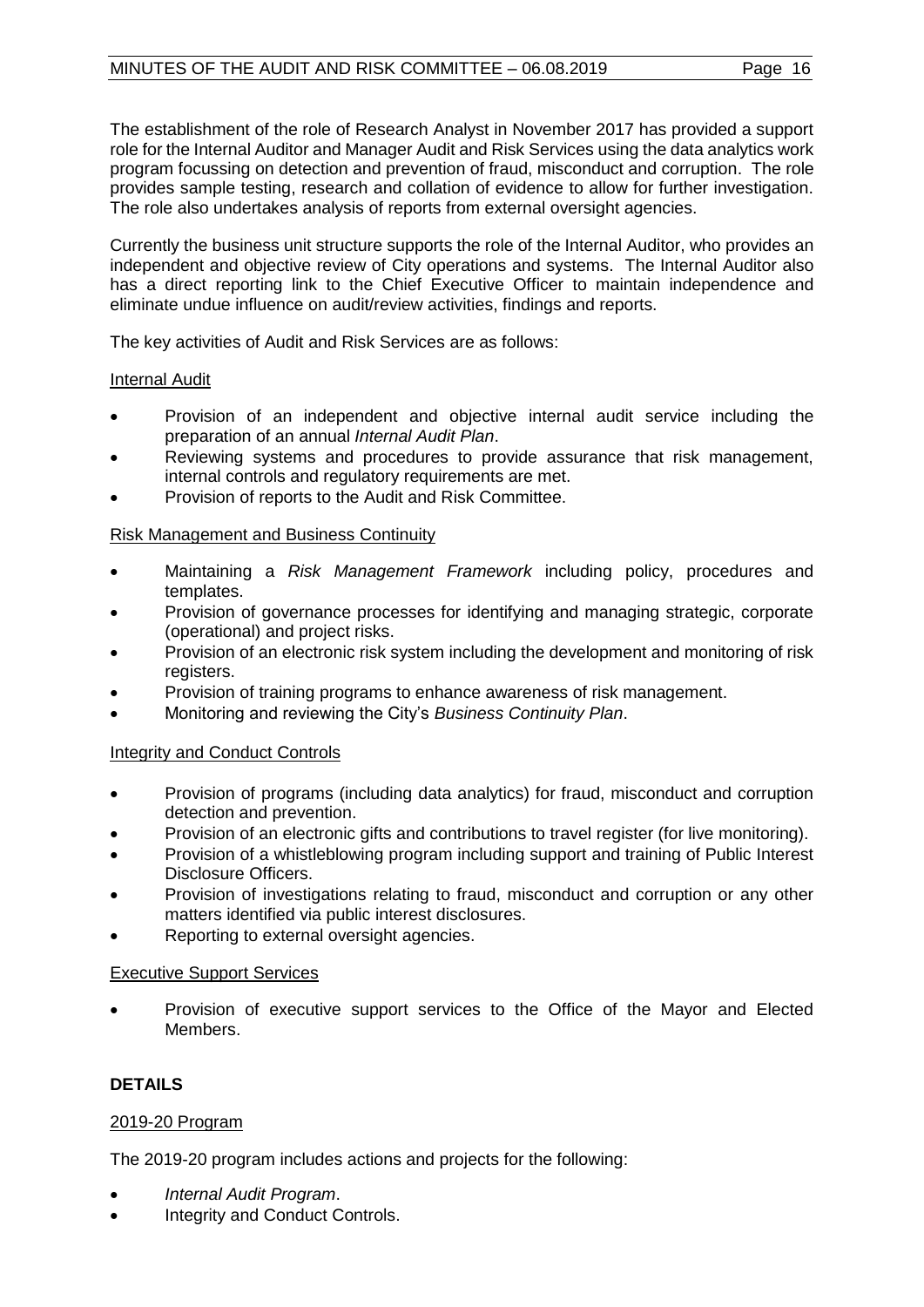- Monitoring of new and amended legislation.
- *Risk Management Program*.
- Business Continuity.
- Reports from external oversight agencies.

These actions and projects will be undertaken by the:

- Manager Audit and Risk Services
- **Internal Auditor**
- Risk and Business Continuity Advisor or
- Research Analyst.

Project milestone timeframes and specific activities are outlined in Attachment 1 to this Report.

### 2018-19 Program

The status of the work program for 2019-20 is outlined in Attachment 2 to this Report.

As part of the business unit review in late 2019, the role of Business Performance Analyst and activities were formally transferred to the Office of the CEO:

- *Australasian Local Government Performance Excellence Program*.
- *Service Efficiency and Effectiveness Review Program* and Benefits Tracking System.
- Performance Review of Procurement and Contract Management.
- Performance Review of Community Development and Youth Services.

### **Legislation / Strategic Community Plan / Policy implications**

| Legislation                     | Regulation 6 of the Local Government (Financial Management)<br>Regulations 1996.                                |
|---------------------------------|-----------------------------------------------------------------------------------------------------------------|
|                                 | Section 17 of the Local Government (Audit) Regulations 1996.                                                    |
| <b>Strategic Community Plan</b> |                                                                                                                 |
| <b>Key theme</b>                | Governance and Leadership.                                                                                      |
| <b>Objective</b>                | Corporate capacity.                                                                                             |
| <b>Strategic initiative</b>     | Demonstrate accountability through robust reporting that is relevant<br>and easily accessible by the community. |
|                                 | Continuously strive to improve performance and service delivery<br>across all corporate functions.              |
| <b>Key theme</b>                | Financial Sustainability.                                                                                       |
| <b>Objective</b>                | Effective management.                                                                                           |
| <b>Strategic initiative</b>     | To conduct business in a financially sustainable manner.                                                        |

**Policy** Not applicable.

### **Risk management considerations**

Internal audit is an independent and objective appraisal service, with audit activity being an important element of risk management and a contributor to the mitigation of risk.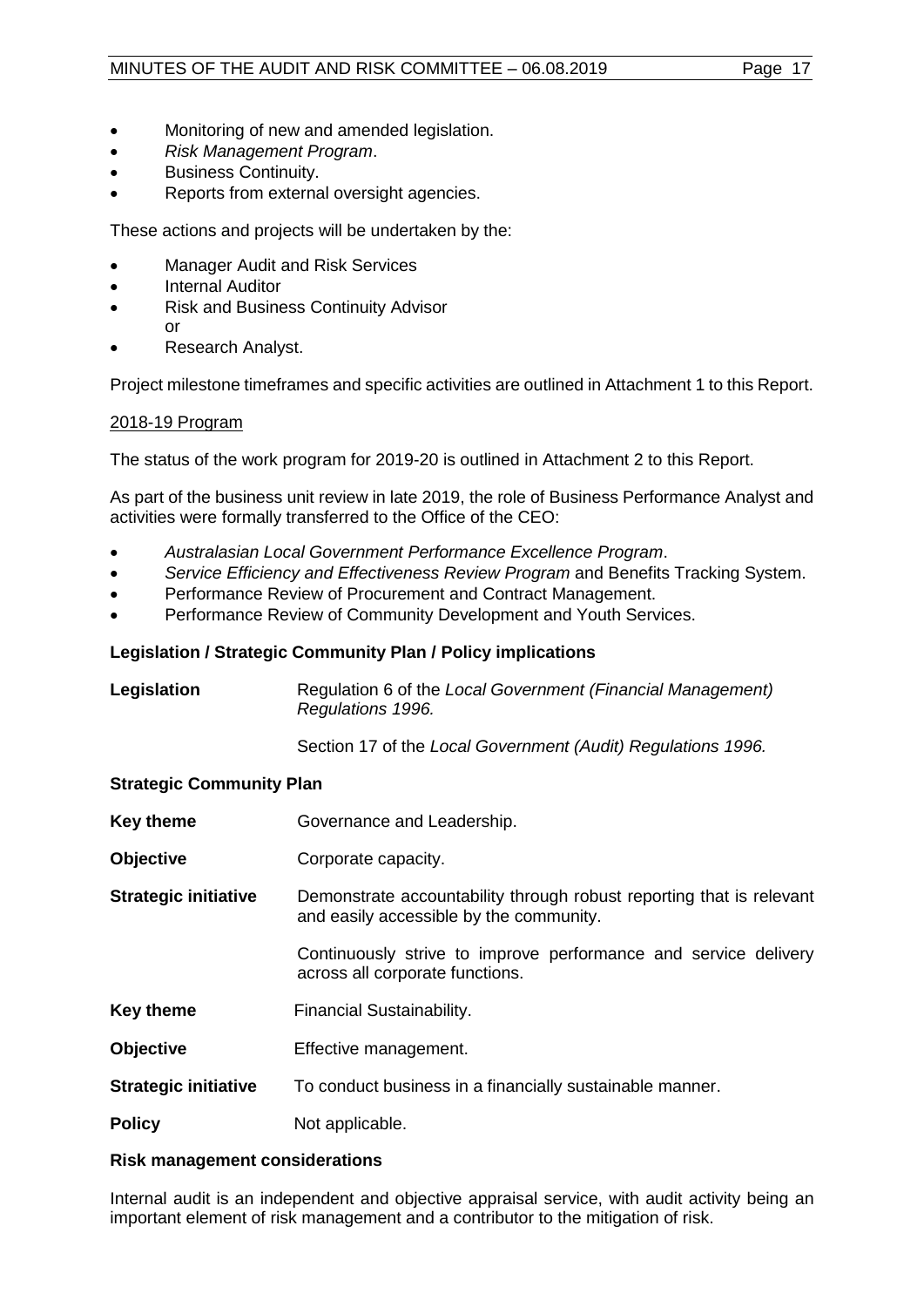Analysing reports from external oversight agencies allows for comparisons of the City's position and practices, as well as testing internal controls.

These activities provide evidence of the appropriateness and effectiveness of systems and procedures in regard to risk management, internal control and legislative compliance, as required by the *Local Government (Audit) Regulations 1996*.

### **Financial / budget implications**

Not applicable.

### **Regional significance**

Not applicable.

### **Sustainability implications**

Not applicable.

### **Consultation**

Not applicable.

### **COMMENT**

Internal audit activity focuses on areas of risk including financial and non-financial systems and compliance with legislation, regulations, policies and best practice. Recommendation Action Plans are developed and agreed with management for audit recommendations and follow-ups conducted to ensure that they are implemented as agreed.

The data analytics program continues to allow for targeted fraud, misconduct and corruption detection and prevention.

### **VOTING REQUIREMENTS**

Simple Majority.

**MOVED Cr Dwyer SECONDED Cr McLean that the Audit and Risk Committee NOTES the**  *Audit and Risk Services Program 2019-20* **(which includes the Internal Audit Program) and the status of the Audit and Risk Services Program 2018-19 forming Attachment 1 to this Report.**

### **The Motion was Put and CARRIED (6/0)**

**In favour of the Motion:** Crs Hamilton-Prime, Chester, Dwyer, McLean, Poliwka and Mr Thomas.

### *Appendix 1 refers*

*To access this attachment on electronic document, click here[: Attach1agnAUDIT190806.pdf](http://www.joondalup.wa.gov.au/files/committees/AURI/2019/Attach1agnAUDIT190806.pdf)*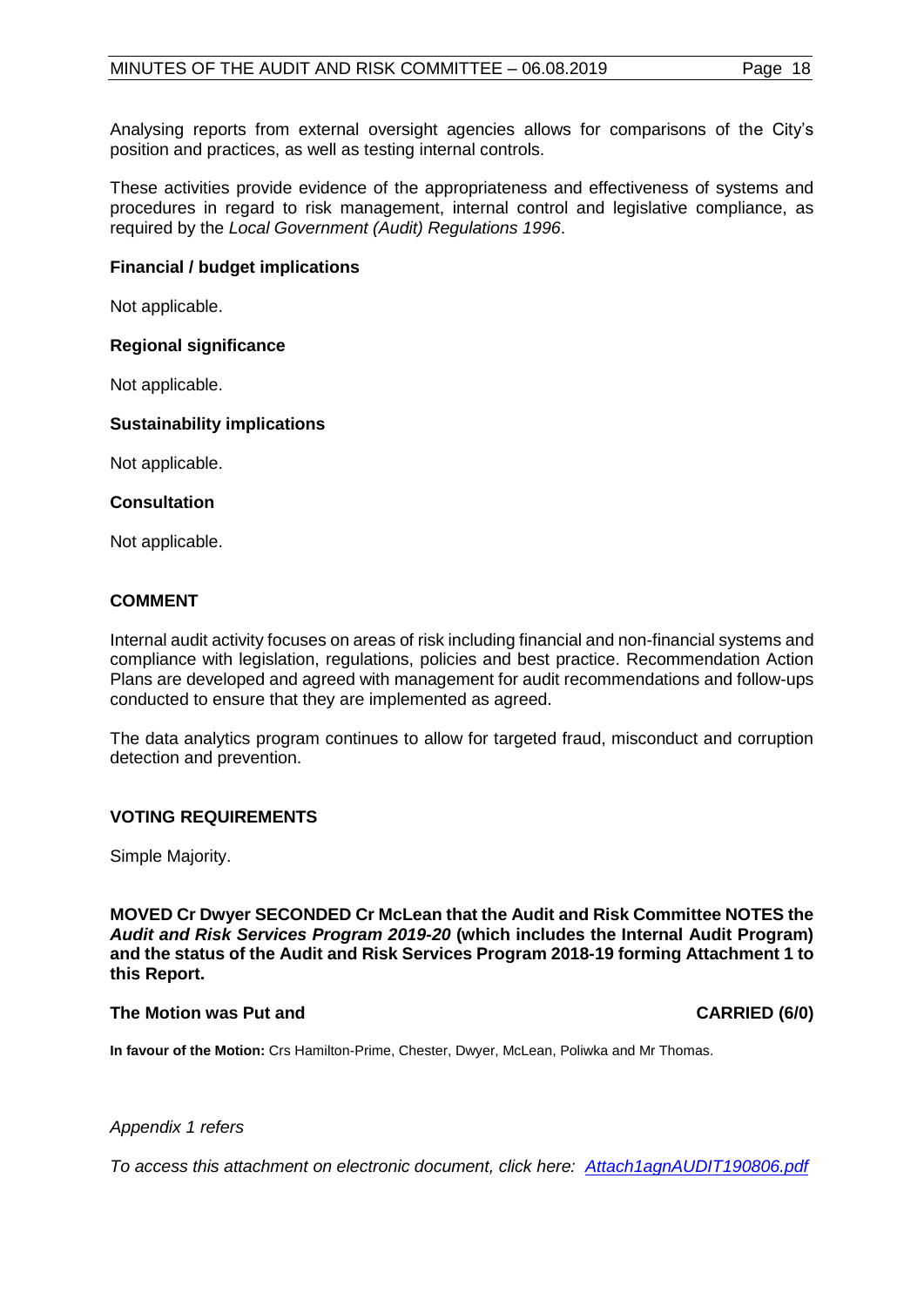## <span id="page-18-0"></span>**ITEM 4 YEARLY REPORT - CONTRACT EXTENSIONS – 1 JULY 2018 TO 30 JUNE 2019**

| <b>WARD</b>                           | Αll                                                                                                                                                    |
|---------------------------------------|--------------------------------------------------------------------------------------------------------------------------------------------------------|
| <b>RESPONSIBLE</b><br><b>DIRECTOR</b> | Mr Mike Tidy<br><b>Corporate Services</b>                                                                                                              |
| <b>FILE NUMBER</b>                    | 07032, 101515                                                                                                                                          |
| <b>ATTACHMENT</b>                     | Attachment 1<br><b>Contract Expenditure Report</b>                                                                                                     |
| <b>AUTHORITY / DISCRETION</b>         | Information - includes items provided to Council for<br>information purposes only that do not require a decision of<br>Council (that is for 'noting'). |

### **PURPOSE**

For the Audit and Risk Committee to note the details of contracts extended by the Chief Executive Officer between 1 July 2018 to 30 June 2019.

### **EXECUTIVE SUMMARY**

The schedule of contracts extended by the Chief Executive Officer during the period 1 July 2018 to 30 June 2019 is provided in Attachment 1 to this Report.

*It is recommended that the Audit and Risk Committee NOTES the contracts extended by the Chief Executive Officer during the period 1 July 2018 to 30 June 2019, forming Attachment 1 to this Report.*

### **BACKGROUND**

At its meeting held on 1 November 2005 (CJ231-11/05 refers), Council resolved that a half-yearly report be prepared for the Audit and Risk Committee detailing contracts that were originally approved by Council and have subsequently been extended by the Chief Executive Officer.

### **DETAILS**

Council has delegated to the Chief Executive Officer the authority to approve all contract extensions on tenders approved by Council subject to a report to the Audit and Risk Committee being prepared on a half-yearly basis providing details of those contracts extended.

No contracts were extended during the period 1 July 2018 to 31 December 2018 however during the period 1 January 2019 to 30 June 2019 one contract was extended.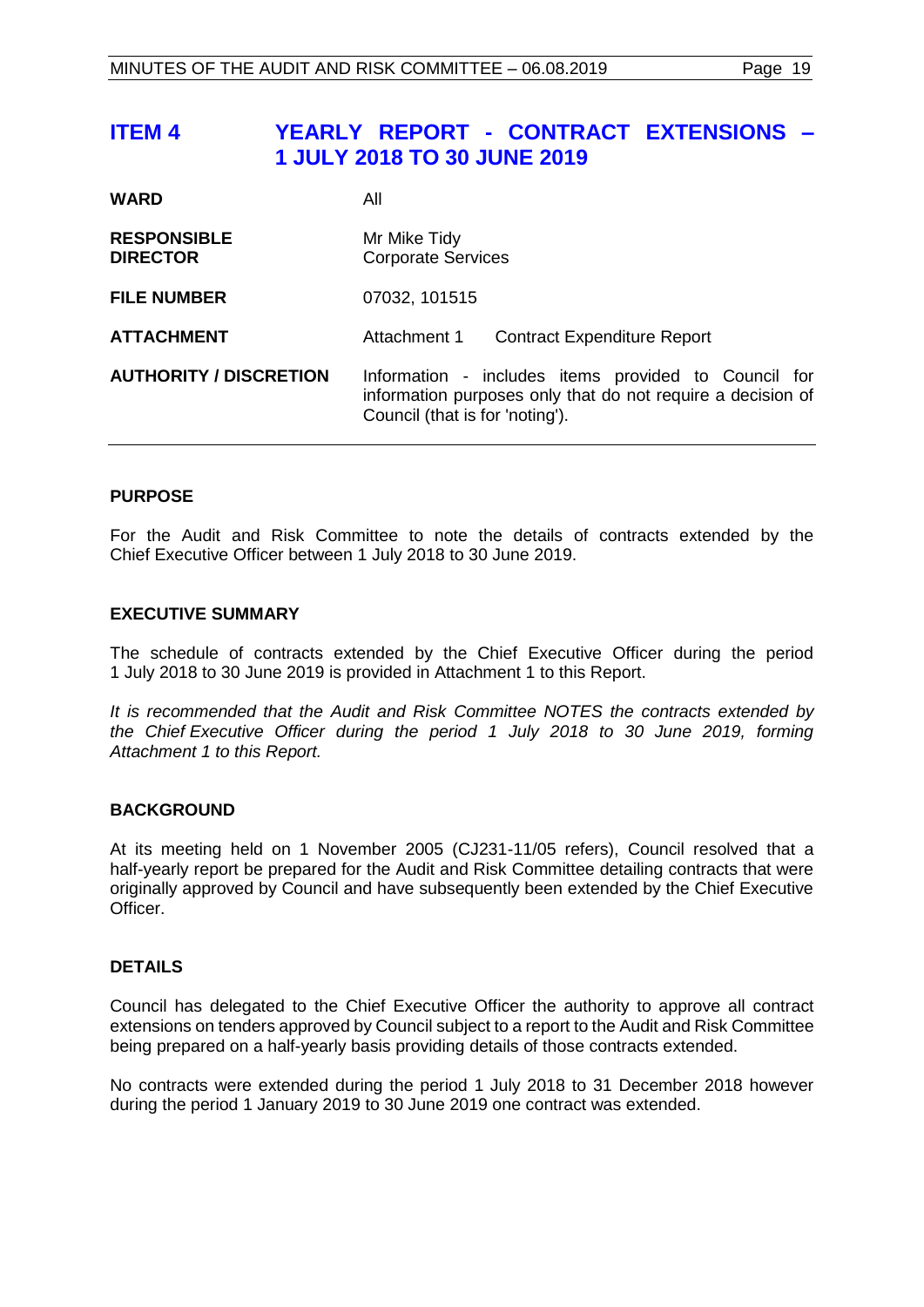### **Issues and options considered**

The option to extend the contracts by the Chief Executive Officer is required to maintain continuity of the applicable services to the City.

### **Legislation / Strategic Community Plan / policy implications**

**Legislation** The City's legal advice is that under section 5.41(d) of the *Local Government Act 1995* the Chief Executive Officer may be delegated the power to extend a contract – provided the Chief Executive Officer does not extend the contract beyond the "total term of the Contract" specified by the Council in the resolution.

### **Strategic Community Plan**

| Key theme                   | Governance and Leadership.                                                                                      |
|-----------------------------|-----------------------------------------------------------------------------------------------------------------|
| <b>Objective</b>            | Corporate capacity.                                                                                             |
| <b>Strategic initiative</b> | Demonstrate accountability through robust reporting that is<br>relevant and easily accessible by the community. |
| <b>Policy</b>               | Not applicable.                                                                                                 |

### **Risk management considerations**

The delegated authority to extend Contracts is limited to the original terms and conditions approved by resolution of Council when the tender was first awarded.

### **Financial/budget implications**

In accordance with each individual Contract and approved budget limits.

### **Regional significance**

Not applicable.

### **Sustainability implications**

Not applicable.

### **Consultation**

Not applicable.

### **COMMENT**

This report provides the Audit and Risk Committee with details of contracts originally approved by Council or by the Chief Executive Officer under delegated authority, which have subsequently been extended by the Chief Executive Officer during the period from 1 July 2018 to 30 June 2019.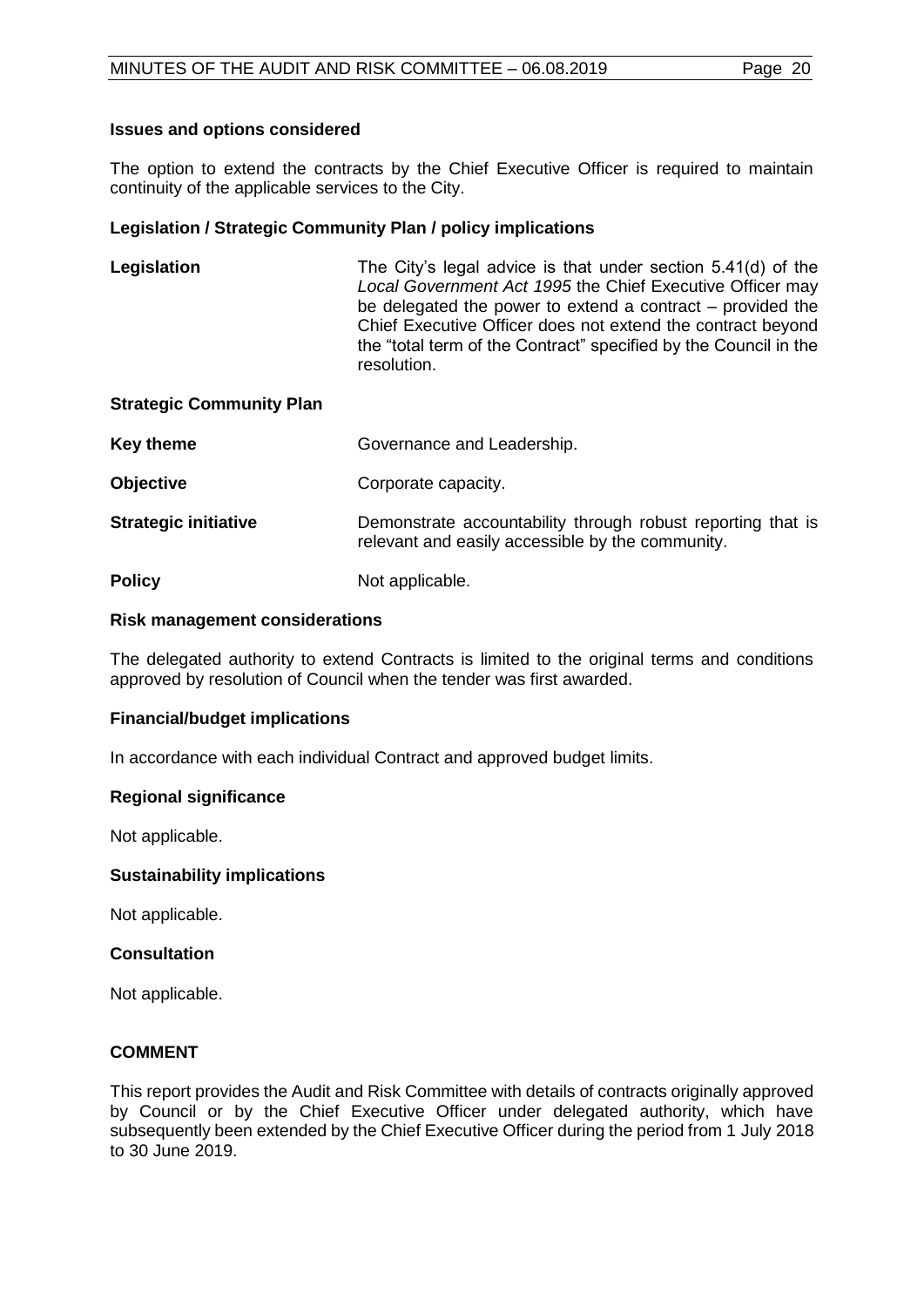### **VOTING REQUIREMENTS**

Simple Majority.

**MOVED Cr Chester SECONDED Cr Dwyer that the Audit and Risk Committee NOTES the contracts extended by the Chief Executive Officer during the period 1 July 2018 to 30 June 2019, forming Attachment 1 to this Report.**

### **The Motion was Put and CARRIED (6/0)**

**In favour of the Motion:** Crs Hamilton-Prime, Chester, Dwyer, McLean, Poliwka and Mr Thomas.

*Appendix 2 refers*

*To access this attachment on electronic document, click here: [Attach2agnAUDIT190806.pdf](http://www.joondalup.wa.gov.au/files/committees/AURI/2019/Attach2agnAUDIT190806.pdf)*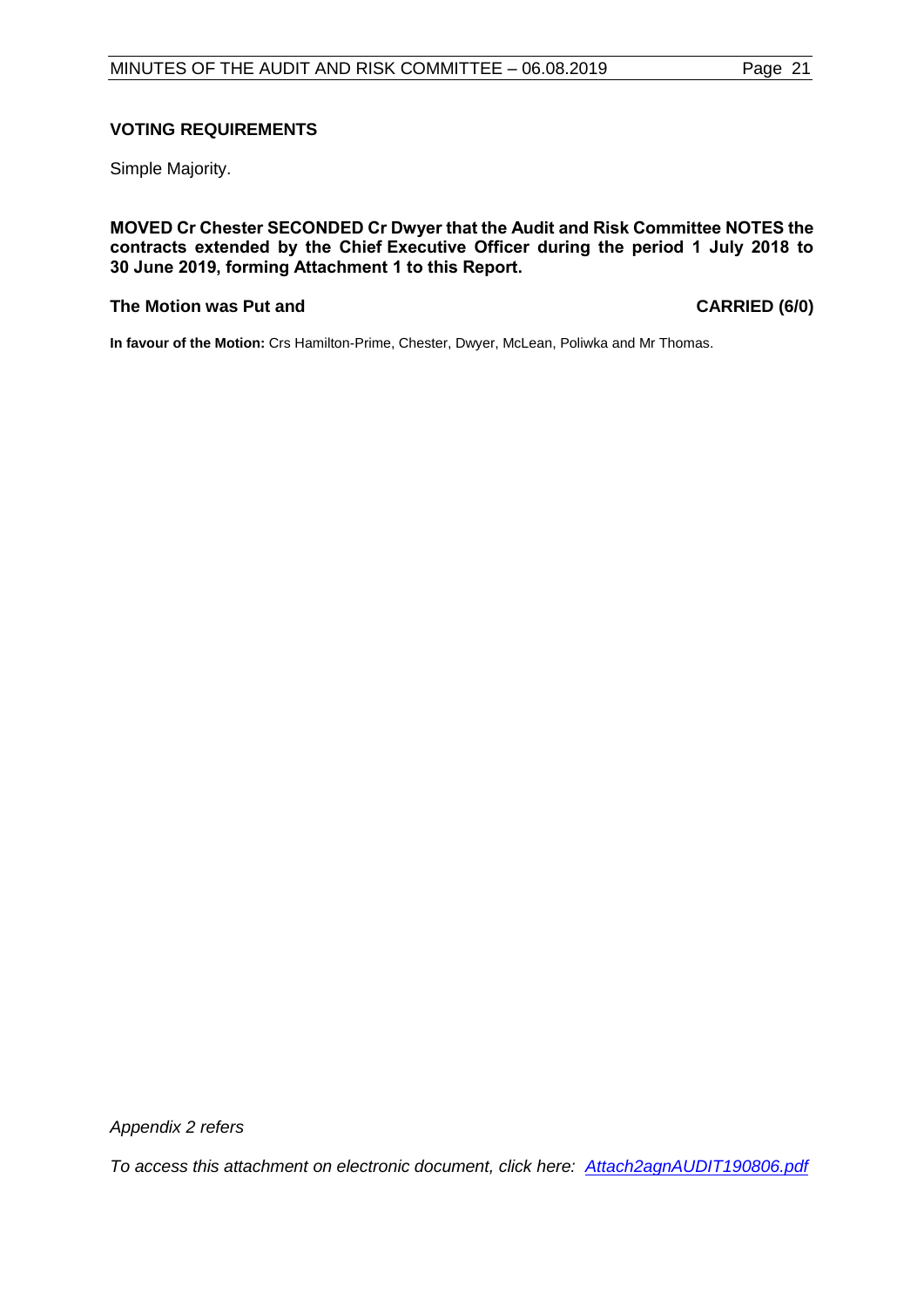## <span id="page-21-0"></span>**ITEM 5 HALF YEARLY REPORT – WRITE-OFF MONIES – 1 JANUARY TO 30 JUNE 2019**

| <b>WARD</b>                           | Αll                                                                                                                                                    |
|---------------------------------------|--------------------------------------------------------------------------------------------------------------------------------------------------------|
| <b>RESPONSIBLE</b><br><b>DIRECTOR</b> | Mr Mike Tidy<br><b>Corporate Services</b>                                                                                                              |
| <b>FILE NUMBER</b>                    | 07032, 101515                                                                                                                                          |
| <b>ATTACHMENTS</b>                    | Nil                                                                                                                                                    |
| <b>AUTHORITY / DISCRETION</b>         | Information - includes items provided to Council for<br>information purposes only that do not require a decision of<br>Council (that is for 'noting'). |

### **PURPOSE**

For the Audit and Risk Committee to note the amounts of monies written-off under delegated authority.

### **EXECUTIVE SUMMARY**

The total amount written-off under delegated authority during the six months ended 30 June 2019 was \$7,433.21. This amount mainly consisted of:

|   | One Illegal dumping charge               | 154.54        |
|---|------------------------------------------|---------------|
|   | One Parking - vehicle release fee        | 136.36<br>SS. |
| 3 | One Rates – court costs                  | \$ 394.70     |
| 4 | 6,663 items below \$100 reportable limit | \$6,747.61    |
|   |                                          |               |

The 6,663 small unpaid amounts below the \$100 reportable limit include 6,662 small amounts of unpaid rates.

*It is therefore recommended that the Audit and Risk Committee RECEIVES the report of amounts written-off under delegated authority for the period 1 January to 30 June 2019.*

### **BACKGROUND**

Section 6.12(1)(c) of the *Local Government Act 1995* gives Council the power to write-off any amount of money owing to the City.

At its meeting held on 6 June 2006 (CJ079-06/06 refers), Council approved to delegate to the Chief Executive Officer the authority to write-off monies owed to the City, subject to a report being provided to the Audit and Risk Committee on a six-monthly basis on the exercise of this delegation for amounts between \$100 and \$20,000. The Chief Executive Officer under section 5.44 has delegated his authority to nominated employees, up to the limits provided in the instrument of delegation.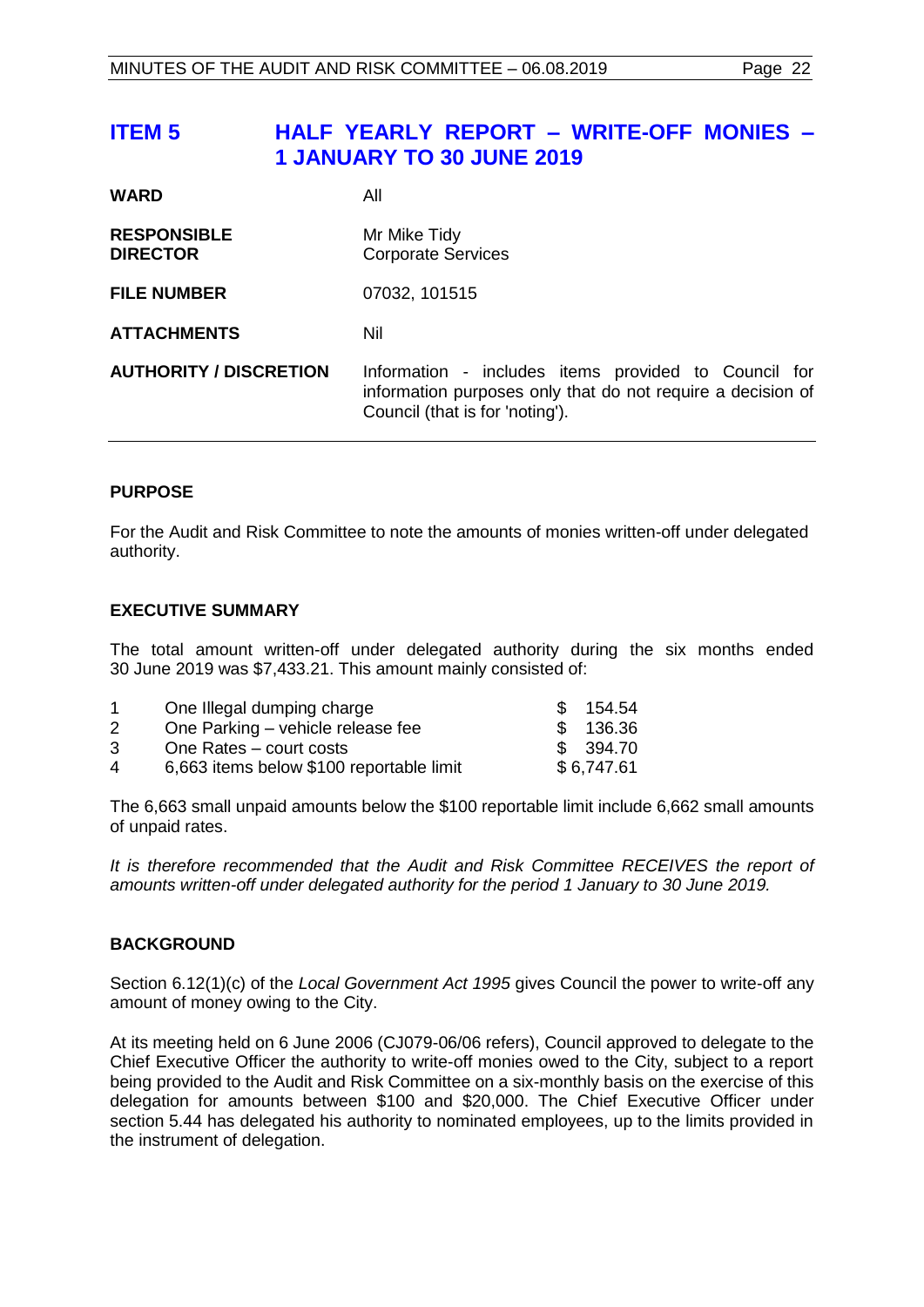### **DETAILS**

During the six months ended 30 June 2019 a total amount of \$7,433.21 was written-off as unrecoverable. This amount includes the following:

- 6,663 items below the reportable limit totalling \$6,747.61, mainly small rates balances, representing in the main rounding decimals or minor penalty interest charges for a few days overdue payment where ratepayers did not pay the penalty or the full penalty and the cost of collection was, for all practical purposes, proving to be uneconomical.
- An item of \$394.70, being court costs, that was written off as agreed with the ratepayer on reaching a settlement of dues.
- Two items, as shown below, that were written-off as debt collection efforts proved unsuccessful and it was uneconomical to take any further action for their recovery.

| <b>Item</b> | Date of Invoice | <b>Debtor's Name</b> | <b>Nature of Debt</b>                     | Amount \$ |
|-------------|-----------------|----------------------|-------------------------------------------|-----------|
|             | 27/04/2018      | P. Ware              | Illegal<br>removal<br>dumping<br>charges. | 154.54    |
|             | 20/11/2018      | C.L. Goodwin         | Parking - vehicle release fee.            | 136.36    |

### **Issues and options considered**

Not applicable.

### **Legislation / Strategic Community Plan / policy implications**

| Legislation | Section 6.12(1)(c) of the Local Government Act 1995. |
|-------------|------------------------------------------------------|
|             | Section 5.42 of the Local Government Act 1995.       |
|             | Section 5.44 of the Local Government Act 1995.       |

### **Strategic Community Plan**

- **Key theme** Financial Sustainability.
- **Objective** Effective management.
- **Strategic initiative** Not applicable.
- **Policy** Not applicable.

### **Risk management considerations**

The amounts written-off are immaterial in value and are either unrecoverable or uneconomical to recover, none of which represent a noteworthy financial risk to the City.

### **Financial/budget implications**

| <b>Account No:</b>           | 3256.                  |
|------------------------------|------------------------|
| <b>Budget Item</b>           | Bad Debts written-off. |
| <b>Annual Budget</b>         | \$13,500               |
| <b>Year to Date Budget</b>   | \$13,500               |
| <b>Tear to Date Actual</b>   | \$11,894               |
| <b>Year to Date variance</b> | \$1,606                |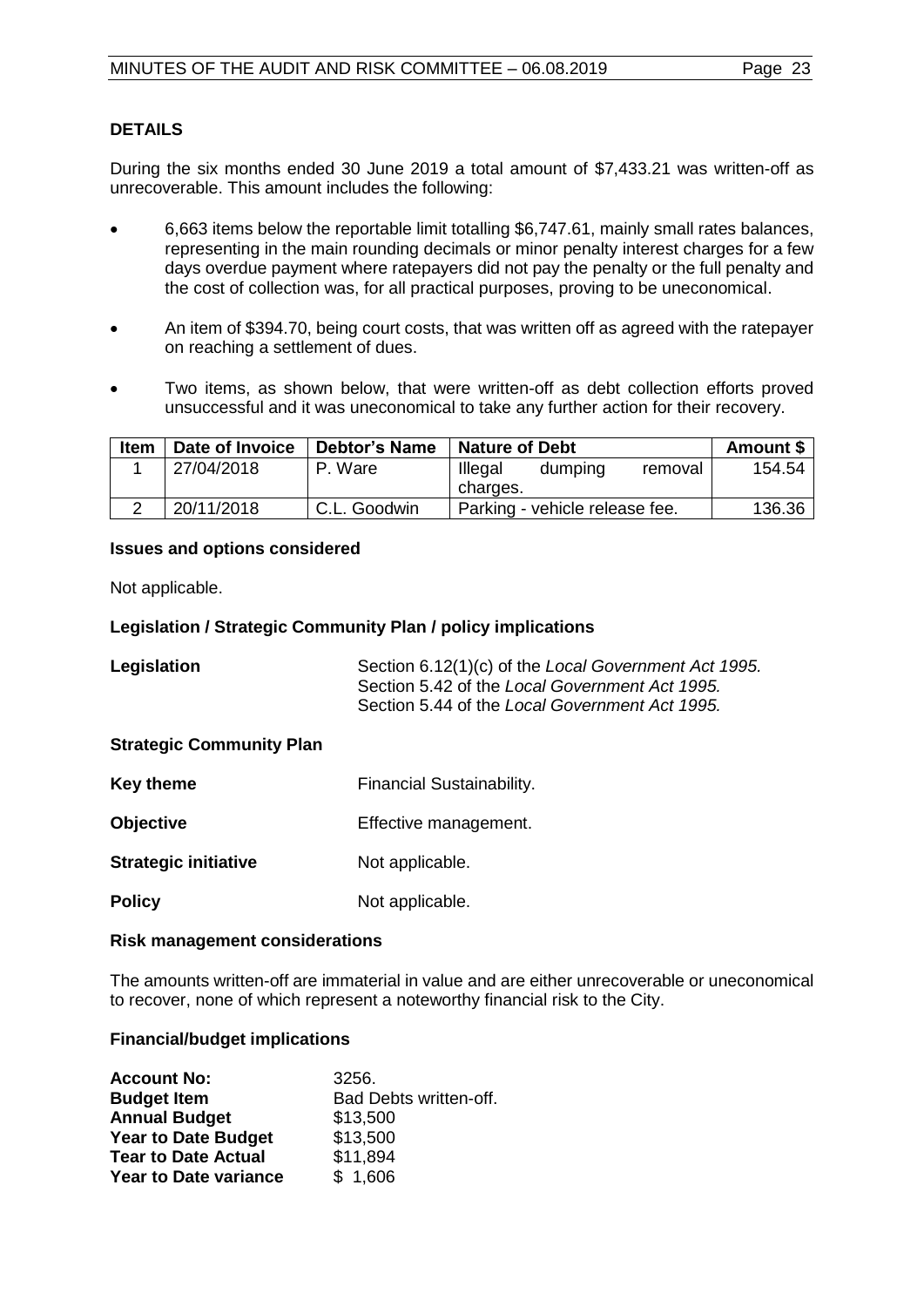### **Regional significance**

Not applicable.

### **Sustainability implications**

Not applicable.

### **Consultation**

Not applicable.

### **COMMENT**

Monies written-off under delegated authority comprised 6,662 small items of unpaid rates totalling \$6,690.34, and one other item of \$57.27, all of which were below the \$100 reportable limit as well as three reportable items, comprising an amount of \$394.70 due from a ratepayer towards legal costs, and two items totalling \$290.90 that were written-off following unsuccessful debt recovery action.

History of bad debts written off over the past five financial years is below.



### **VOTING REQUIREMENTS**

Simple Majority.

### **MOVED Cr Dwyer SECONDED Cr McLean that the Audit and Risk Committee RECEIVES the report of monies written-off under delegated authority for the period 1 January to 30 June 2019.**

### **The Motion was Put and CARRIED (6/0)**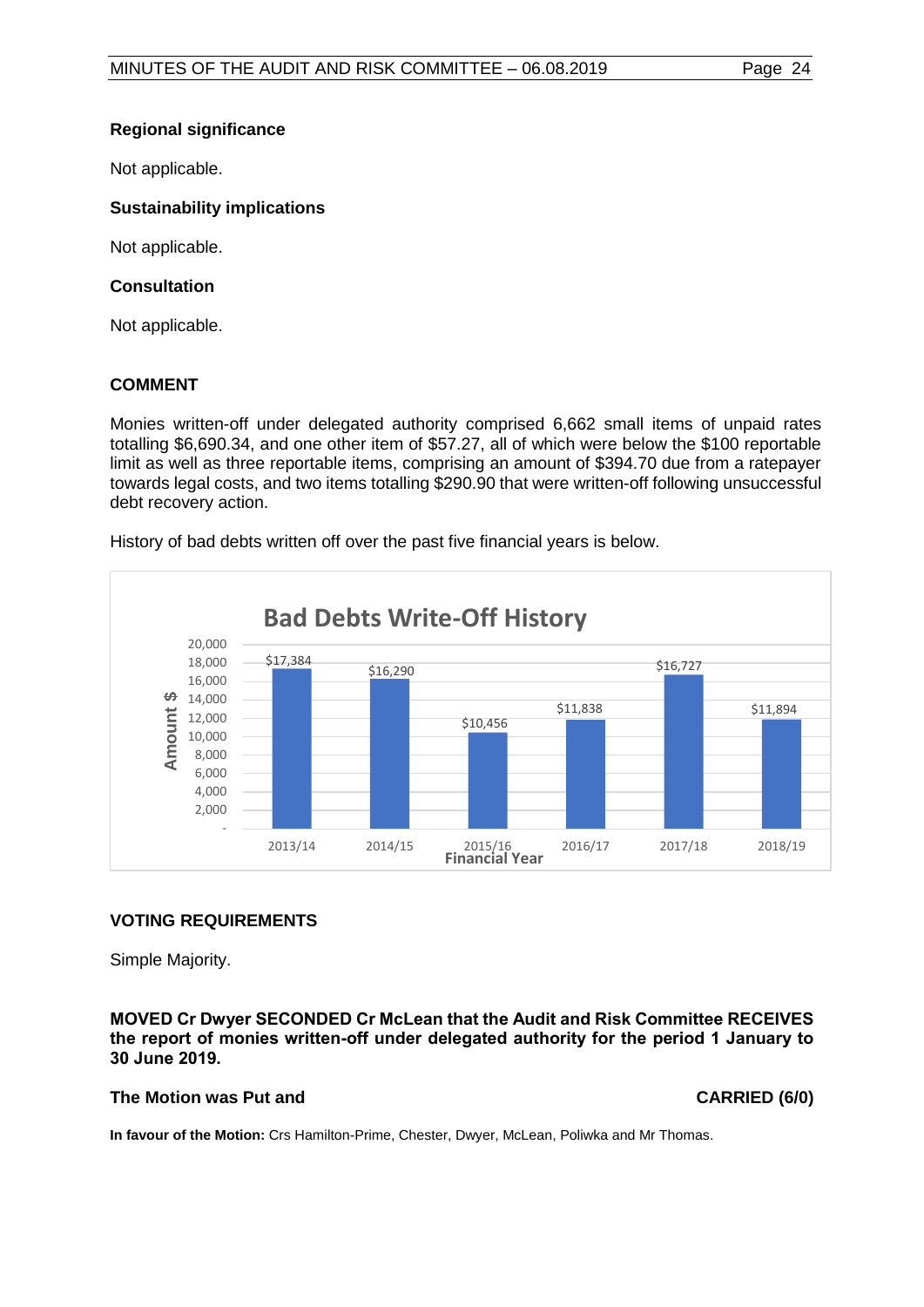## <span id="page-24-0"></span>**ITEM 6 STATUS REPORT – SERVICE EFFECTIVENESS AND EFFICIENCY REVIEW PROGRAM**

| <b>WARD</b>                           | All                                                                                                                                                    |
|---------------------------------------|--------------------------------------------------------------------------------------------------------------------------------------------------------|
| <b>RESPONSIBLE</b><br><b>DIRECTOR</b> | Mr Garry Hunt<br>Office of the CEO                                                                                                                     |
| <b>FILE NUMBER</b>                    | 101515, 103906                                                                                                                                         |
| <b>ATTACHMENT</b>                     | Nil                                                                                                                                                    |
| <b>AUTHORITY / DISCRETION</b>         | Information - includes items provided to Council for<br>information purposes only that do not require a decision of<br>Council (that is for 'noting'). |

### **PURPOSE**

For the Audit and Risk Committee to receive an update on the City's *Service Effectiveness and Efficiency Review Program* and note the proposed change in scope and name to the *Benefits Management Program*.

### **EXECUTIVE SUMMARY**

Since July 2013 the City has undertaken detailed activity reviews with the aim of reducing costs through the implementation of more efficient and effective work practices across the organisation.

Over the past six years, the City has embedded the *Service Effectiveness and Efficiency Review Program* (SEERP) into its annual program of activities, including the implementation of improvements and initiatives recommended by independent consultants and external oversight agencies.

To further enhance the continuous monitoring of efficiency gains, the City is now modifying the program to also include the capturing and reporting of initiatives that deliver positive outcomes for the community beyond just reductions in expenditure. In recognition of this broader scope, it is recommended the program is renamed to the "*Benefits Management Program*" (BMP) with continued reporting to the Audit and Risk Committee.

### **BACKGROUND**

In 2013 the Chief Executive Officer initiated an extensive program of activity reviews to identify opportunities for increasing operational efficiencies and reducing waste and service delivery costs.

While this was the first time the City had introduced a dedicated and reportable program, service reviews, process mapping and continuous improvement were already long-established practices at the City.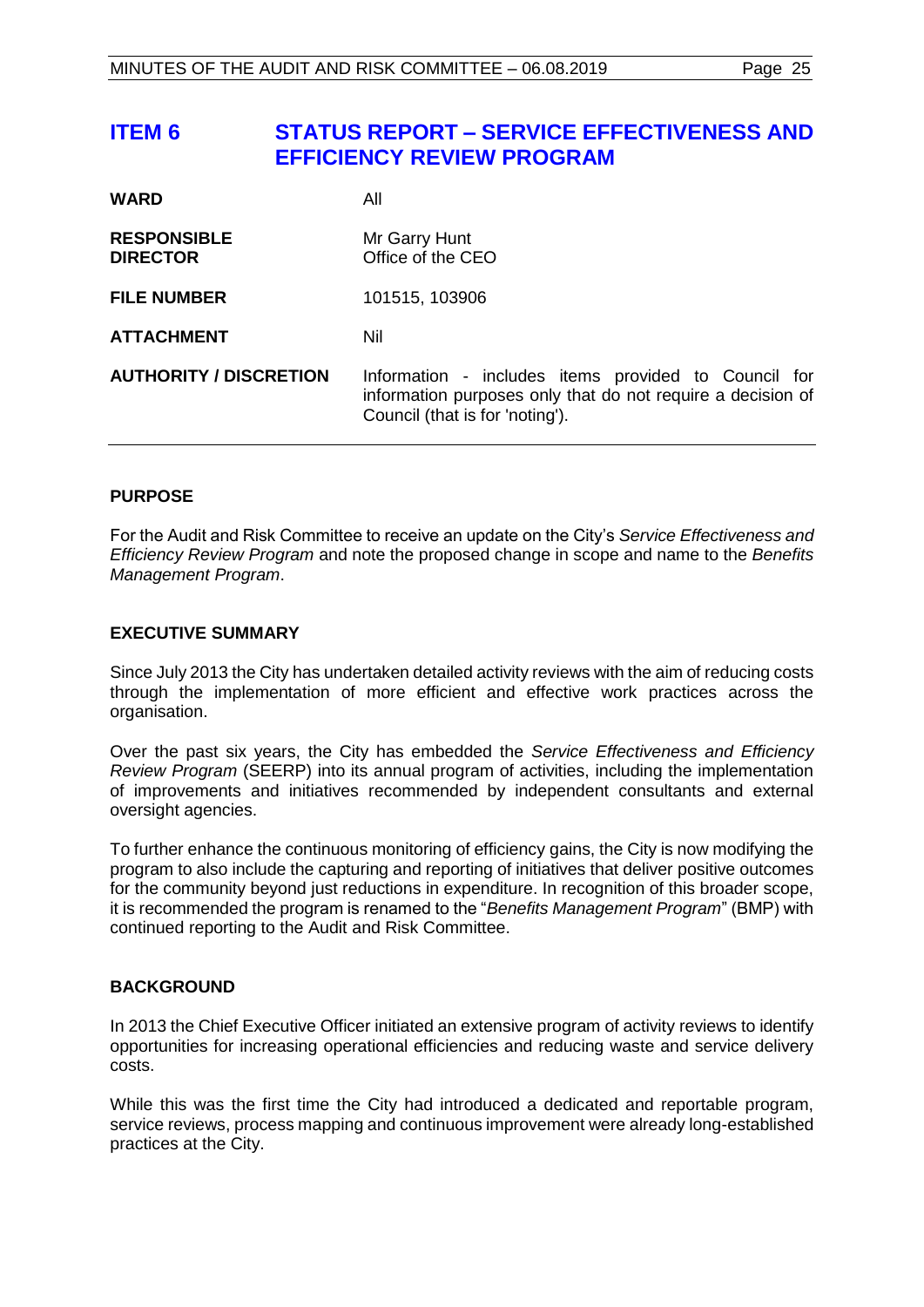Since 2005, the City has aligned its performance management systems and practices with the *Australian Business Excellence Framework* as a practical means of embedding continuous improvement across all management aspects of the organisation and ultimately, delivering enhanced service provision to the community.

To further support these practices, the SEERP was introduced, requiring managers (as part of the annual budgeting process) to assess the assumptions upon which estimates and/or proposals are based for customers, volumes, legislative change and significant cost variations. Proposals for change (for example resources, service levels, internal restructuring and processes) are to include the impacts to business and usual budget estimates. These annual reviews are aimed at:

- identifying the service drivers (statutory, financial and operational) and review what is currently delivered
- considering desirable service levels that is what should be delivered (within budget realities) while maintaining customer needs and process improvement focus
- reviewing and recommending how the service should best be delivered (delivery model).

The intent of SEERP (and business as usual reviews) is to guide the City in demonstrating effectiveness and efficiency of services provided. The reviews are aimed at identifying opportunities for:

- service activity improvements
- assisting longer-term financial sustainability
- ensuring value for money and operational efficiency
- service level adjustments
- considering alternative modes of service delivery
- improved utilisation of available resources.

### **DETAILS**

### Implementation of SEERP

Since 2013, numerous service reviews have been completed across all Directorates, utilising both internal and external resources to support the identification of opportunities for improved efficiencies and cost reductions.

To ensure the veracity and effectiveness of the program, the former Audit Committee and Council requested in 2014 (C10-03/14 refers) and 2015 (CJ150-08/15 refers) respectively, for the City to identify alternative mechanisms for reviewing and analysing levels of expenditure and to engage a "suitably qualified and independent organisation" to review the City's SEERP and recommend additional areas for review.

In response to these requests, the City engaged an external Consultant to assess some of the following service areas, which was further supported through internal expertise, to complete and reported back through the former Audit Committee and Council (CJ199-10/14 refers):

- Fleet Utilisation and Operating Costs.
- Building Maintenance, Cleaning and Utility Consumption of City Buildings.
- Selected Civic Events and Cultural Events.
- Traffic Management Control.
- Plumbing Services Tender.
- Electrical Services Tender.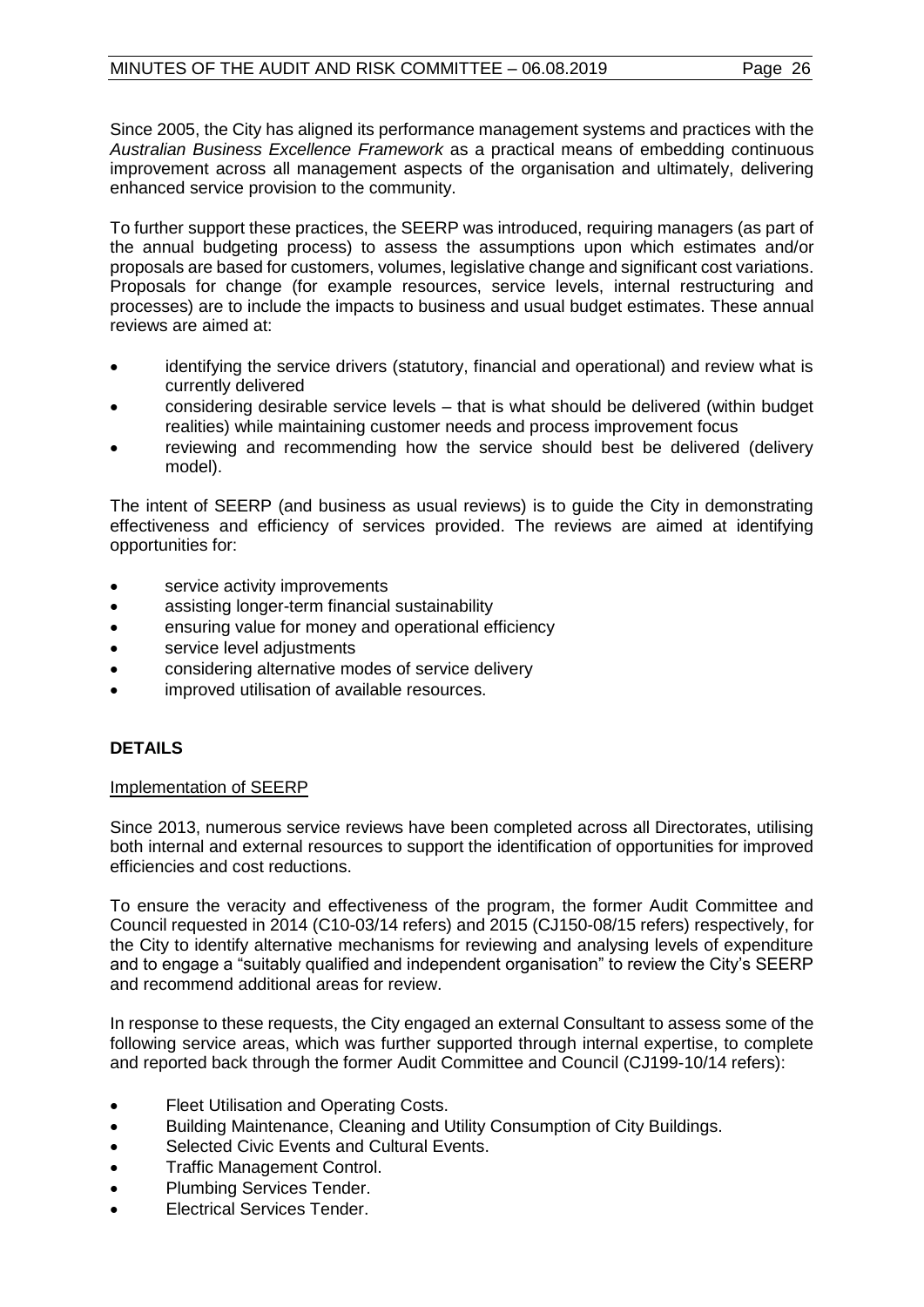- Christmas Decorations.
- City Building Rental.
- Domestic and Recycling Collections.
- Street Lighting (Decorative and Non-Western Power Assets).
- Street Tree Maintenance.

Further to this review process, Deloitte Touche Tohmatsu was also engaged in 2014 to undertake an independent appraisal of the City's approach to reviewing its services and activities, ensuring it was:

- appropriate and structured
- consistent with relevant standards, guidelines and good practice in the local government sector
- likely to achieve its objectives efficiently and effectively.

Recommendations from this review were used to develop a framework for future SEERP initiatives that aligned with the implementation of an *ISO:9001 Quality Management System*, process mapping improvements and the *Business Excellence Framework*.

In response to Council's further request (CJ150-08/15 refers), the City engaged Deloitte (formerly Deloitte Touche Tohmatsu) again in 2016 to undertake an external review comparing the City's SEERP with leading local governments from Australia, New Zealand and the United Kingdom. Deloitte's assessment recommended the following improvements:

- The use data analytics to provide insights to help identify operational efficiency and cost saving opportunities.
- Analyse and evaluate headcount, payroll and spend data to uncover further efficiencies and cost savings.
- Prioritise recommendations and resourcing to achieve program objectives and outcomes.

The City continues to reference these recommendations through the implementation of new initiatives such as the following:

- The development of operational 'live' dashboards that utilise available data to inform daily decision-making processes.
- Participation in the *Australasian Local Government Performance Excellence Program* to assist with improved communication, control and management of local government authority performance through the use of benchmarking and analytics.
- Implementation of the *Strategic Asset Management Improvement Project* to review, collect and analyse data in order to enhance long-term financial planning practices for the City's \$2 billion worth of infrastructure assets.
- Roll out of mobility devices for field staff to reduce reliance on paper-based systems and improve efficiencies and data capture.
- The use of analytics to investigate trending data and monitor service delivery performance.
- Extension of on-line service delivery options through the launch of the City's new website to improve customer interactions and efficiencies.

### Summary of SEERP achievements

Since its establishment in 2013, SEERP has overseen the completion of 28 specific service reviews. A selection of reviews completed are noted below: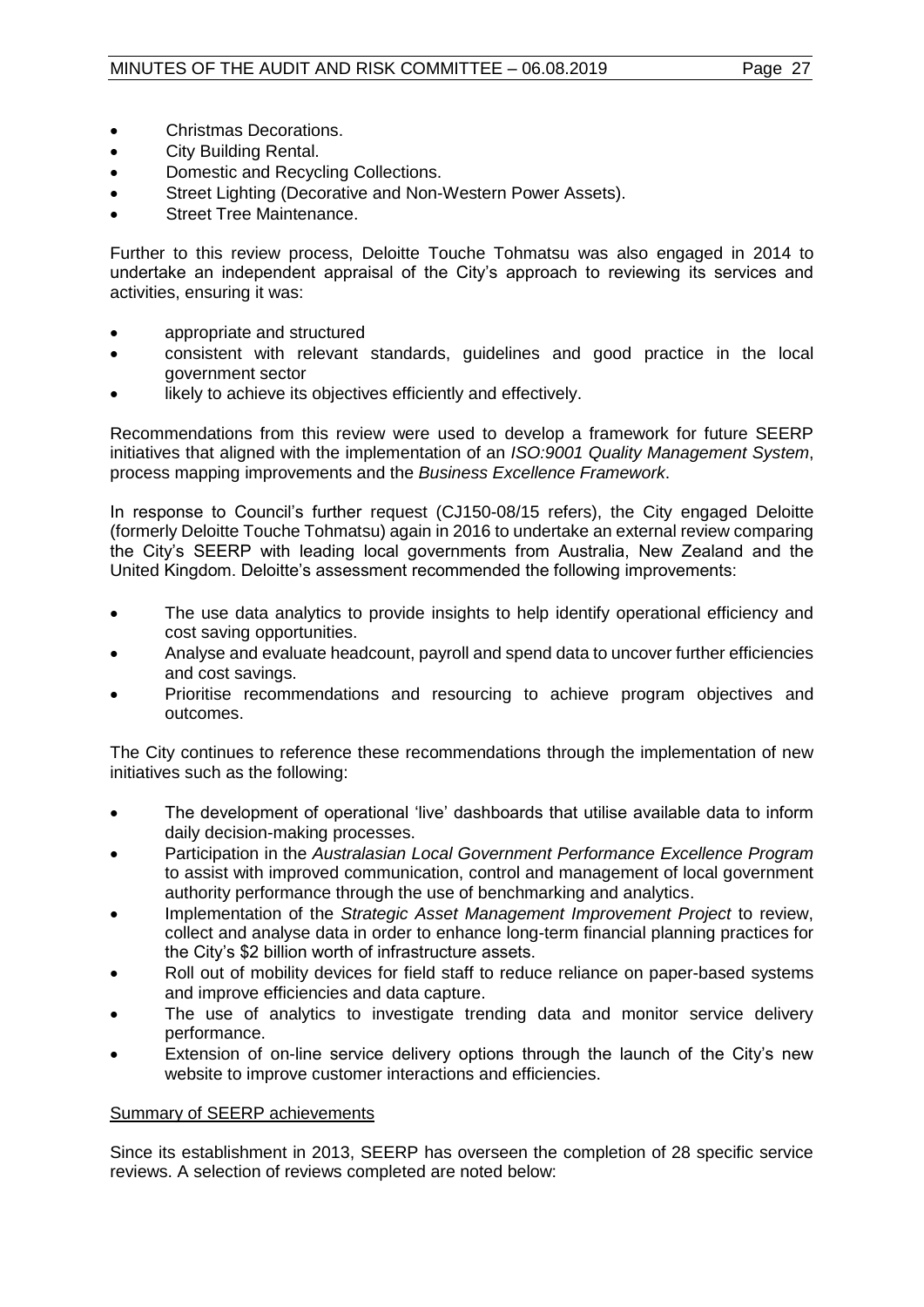### MINUTES OF THE AUDIT AND RISK COMMITTEE - 06.08.2019 Page 28

- Non-Domestic Rubbish Collections (Parks, Reserves, Foreshores, Bus-Stops).
- City's Fleet Utilisation and Operating Costs.
- Maintenance of City Buildings.
- Cleaning of City Buildings.
- Utility Consumption of City Buildings.
- Contract for the Supply and Return of Christmas Decorations.
- City Building Rentals.
- Domestic and Recycling Collections.
- Contract for the Maintenance and Supply of Ornamental Street Lights.
- Provision of Tree Services.
- Provision of Plumbing Services and Minor Works of Value Less than \$100,000.
- Provision of Electrical Services.
- Improvement Project: Craigie Leisure Centre Customer Service.
- Improvement Project: Rating Services Knowledge Sharing.
- Contract for the Provision of Traffic Management and Control Services.
- Selected Civic Events.
- Selected Cultural Events.
- Ranger Services.
- Human Resources Services.
- Procurement and Contract Management.
- Contract for the Provision of Traffic Management and Control Services.
- Building Leases and Licenses.
- Leisure and Cultural Services.
- *Project Management Framework*.
- Waste Services: Domestic and Recycling Collections
- Waste Services: Kerbside Collections.
- Rangers and Parking Services.
- Improvement Project: Pool Inspections.

The savings to the City over the past six years is \$4,433,566.

### Proposed changes to SEERP

The current capture of information for SEERP centres predominantly around operational savings, however, City activities and initiatives often realise benefits beyond just reduced expenditure. To further strengthen SEERP, the City proposes to expand the capture and monitoring of benefits realised through service reviews, improvement projects and initiatives to include the following:

- Environmental outcomes.
- Societal outcomes.
- Asset capability.

To reflect this change in scope, it is proposed SEERP is renamed the "*Benefits Management Program*" and will continue to capture financial savings achieved. The additional information reported will further enhance the evidence-based decision making at the City and support informed discussions and decisions on service delivery to the community.

### **Legislation / Strategic Community Plan / Policy implications**

**Legislation** *Local Government Act 1995. Local Government (Audit) Regulations 1996.*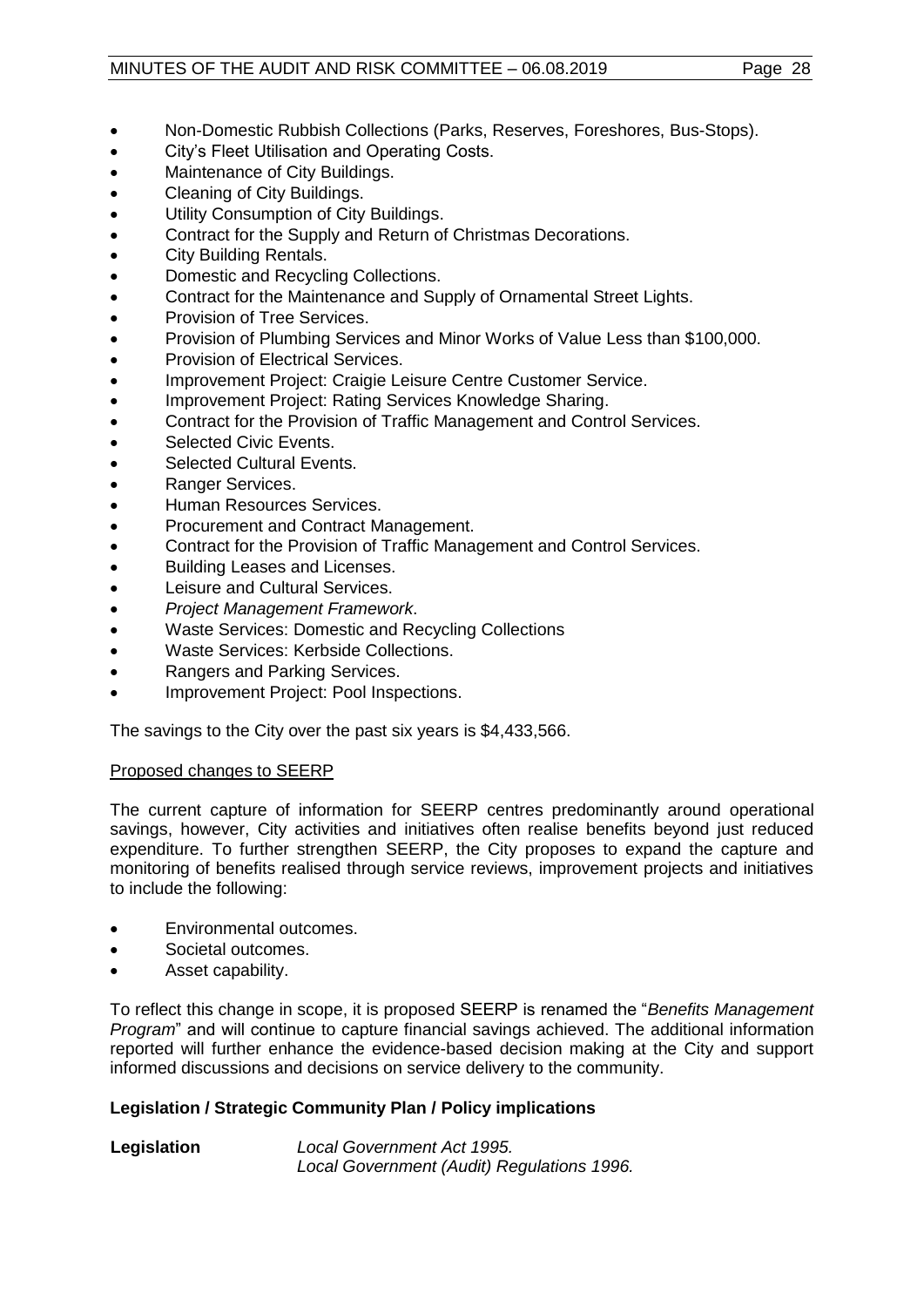### **Strategic Community Plan**

| Key theme                   | Governance and Leadership.                                                                         |
|-----------------------------|----------------------------------------------------------------------------------------------------|
| <b>Objective</b>            | Corporate capacity.                                                                                |
| <b>Strategic initiative</b> | Continuously strive to improve performance and service delivery<br>across all corporate functions. |
| <b>Policy</b>               | Not applicable.                                                                                    |

### **Risk management considerations**

The review of the City's activities ensures the effective and efficient allocation of resources and service levels. Cost efficiency targets are essential to ensure the City's *20 Year Strategic Financial Plan* and *Strategic Community Plan* are achievable.

### **Financial / budget implications**

Not applicable.

### **Regional significance**

Not applicable.

### **Sustainability implications**

Not applicable.

### **Consultation**

Not applicable.

### **COMMENT**

Not applicable.

### **VOTING REQUIREMENTS**

Simple Majority.

### **MOVED Cr McLean SECONDED Cr Chester that the Audit and Risk Committee:**

- **1 NOTES the progress of the** *Service Effectiveness and Efficiency Review Program* **since its implementation in 2013-14;**
- **2 NOTES the change in scope and name of the** *Service Effectiveness and Efficiency Review Program* **to the** *Benefits Management Program* **from 2019-20.**

### <span id="page-28-0"></span>**The Motion was Put and CARRIED (6/0)**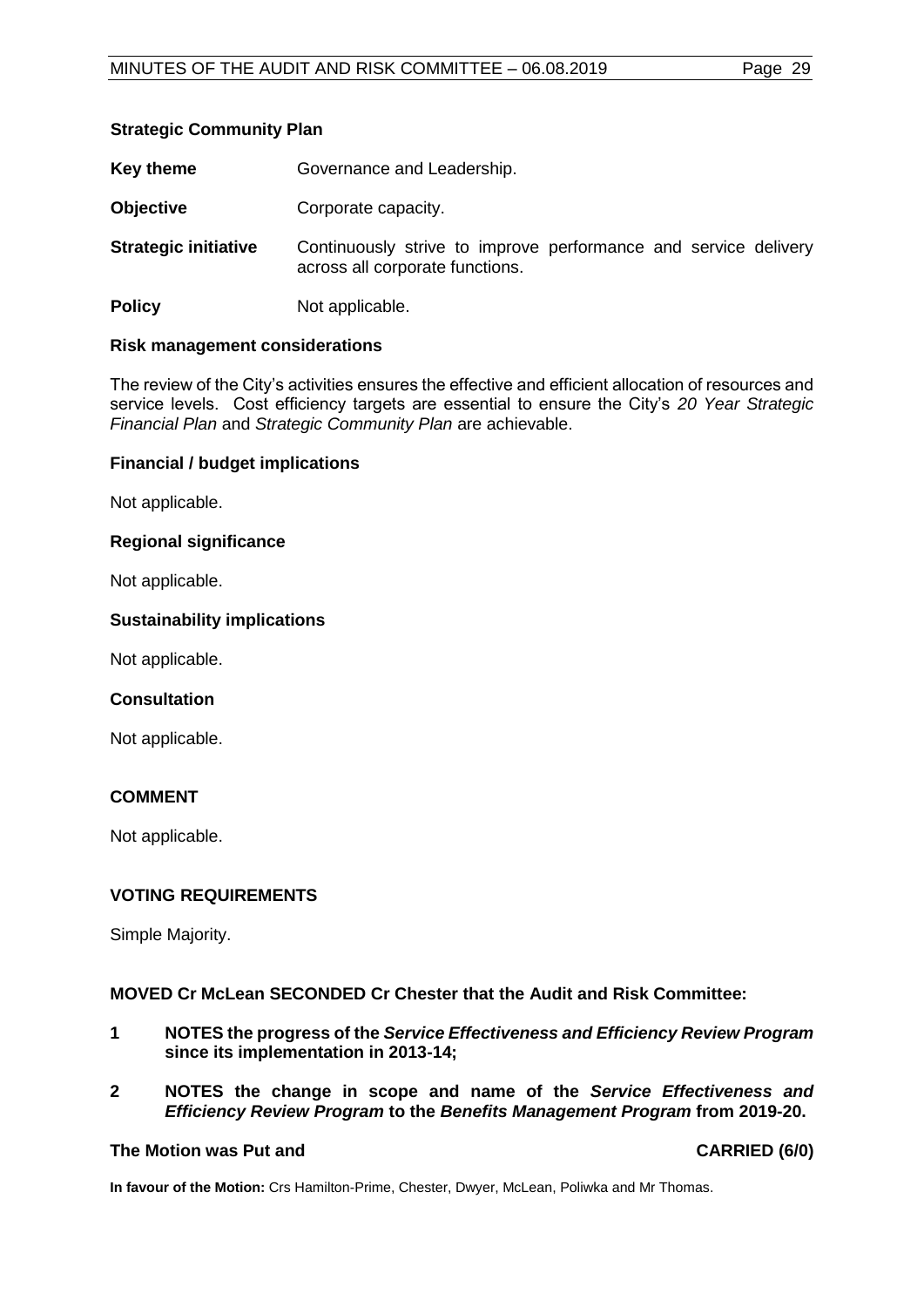| <b>Name/Position</b>                                                         | Mr Garry Hunt, Chief Executive Officer.                       |  |  |  |
|------------------------------------------------------------------------------|---------------------------------------------------------------|--|--|--|
| <b>Item No./Subject</b>                                                      | Item 7 - Confidential - Chief Executive Officer's Credit Card |  |  |  |
|                                                                              | Expenditure (January – March 2019).                           |  |  |  |
| <b>Nature of interest</b><br>Interest that may affect impartiality.          |                                                               |  |  |  |
| <b>Extent of Interest</b><br>The Chief Executive Officer is the card holder. |                                                               |  |  |  |

### **ITEM 7 CONFIDENTIAL - CHIEF EXECUTIVE OFFICER'S CREDIT CARD EXPENDITURE (JANUARY – MARCH 2019)**

| <b>WARD</b>                           | All                                                                                                                                                    |                                                                                       |
|---------------------------------------|--------------------------------------------------------------------------------------------------------------------------------------------------------|---------------------------------------------------------------------------------------|
| <b>RESPONSIBLE</b><br><b>DIRECTOR</b> | Mr Mike Tidy<br><b>Corporate Services</b>                                                                                                              |                                                                                       |
| <b>FILE NUMBER</b>                    | 09882                                                                                                                                                  |                                                                                       |
| <b>ATTACHMENT</b>                     | Attachment 1                                                                                                                                           | Chief Executive Officer's Credit Card<br>Expenditure - Quarter Ended 31 March<br>2019 |
|                                       | (Please Note: The Report and Attachment is confidential and<br>will appear in the official Minute Book only).                                          |                                                                                       |
| <b>AUTHORITY / DISCRETION</b>         | Information - includes items provided to Council for<br>information purposes only that do not require a decision of<br>Council (that is for 'noting'). |                                                                                       |

This report is confidential in accordance with Section 5.23(2)(a) of the *Local Government Act 1995*, which also permits the meeting to be closed to the public for business relating to the following:

• *a matter affecting an employee.*

A full report was provided to Elected Members under separate cover. The report is not for publication.

**MOVED Cr Dwyer SECONDED Cr McLean that the Audit and Risk Committee NOTES the report on the corporate credit card usage of the Chief Executive Officer for the quarter ended 31 March 2019.**

### **The Motion was Put and CARRIED (6/0)**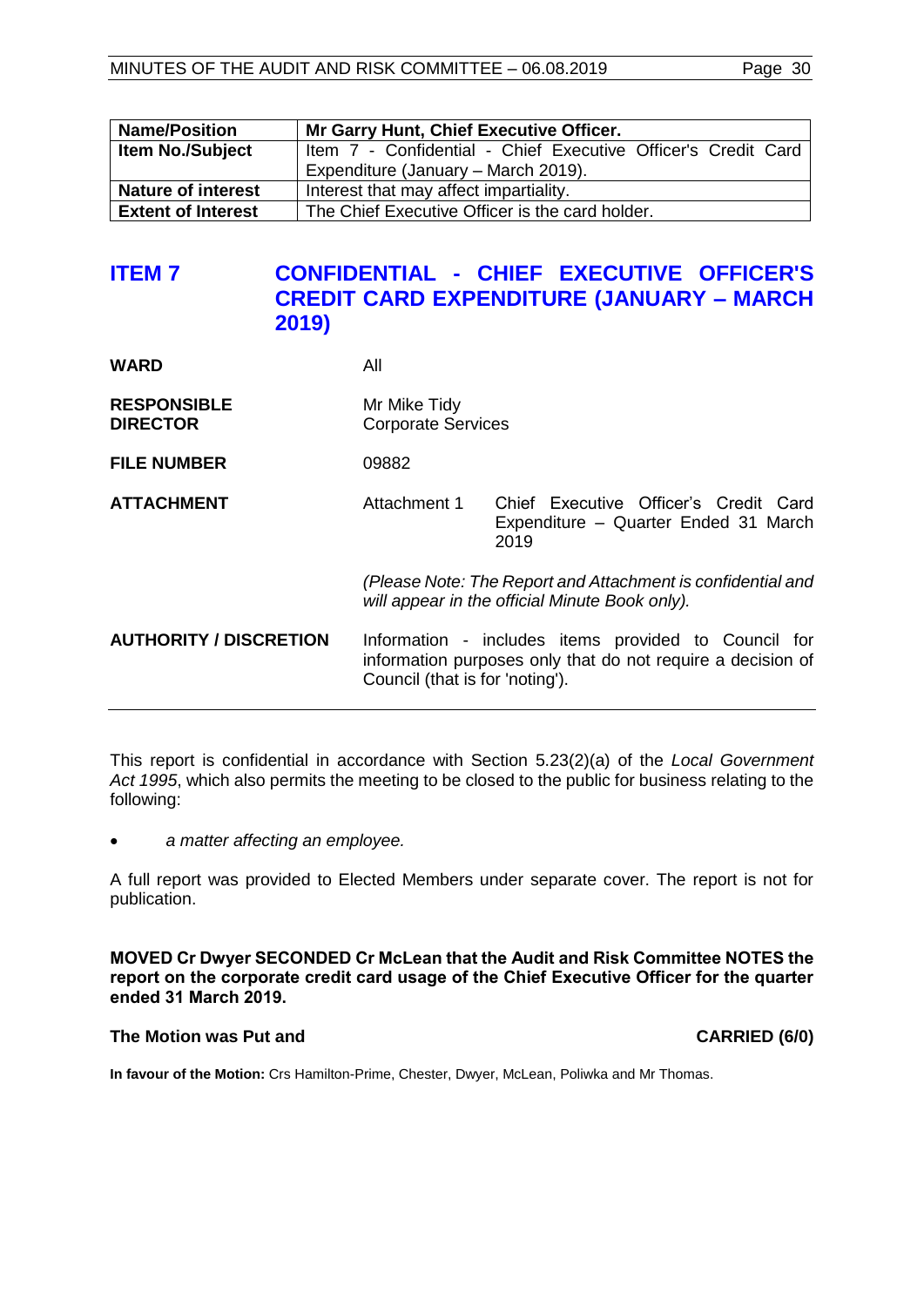<span id="page-30-0"></span>

| <b>Name/Position</b>      | Mr Garry Hunt, Chief Executive Officer.                       |  |  |
|---------------------------|---------------------------------------------------------------|--|--|
| <b>Item No./Subject</b>   | Item 8 - Confidential - Chief Executive Officer's Credit Card |  |  |
|                           | Expenditure (April – June 2019).                              |  |  |
| <b>Nature of interest</b> | Interest that may affect impartiality.                        |  |  |
| <b>Extent of Interest</b> | The Chief Executive Officer is the card holder.               |  |  |

### **ITEM 8 CONFIDENTIAL - CHIEF EXECUTIVE OFFICER'S CREDIT CARD EXPENDITURE (APRIL - JUNE 2019)**

| <b>WARD</b>                           | All                                                                                                                                                    |                                                                                       |
|---------------------------------------|--------------------------------------------------------------------------------------------------------------------------------------------------------|---------------------------------------------------------------------------------------|
| <b>RESPONSIBLE</b><br><b>DIRECTOR</b> | Mr Mike Tidy<br><b>Corporate Services</b>                                                                                                              |                                                                                       |
| <b>FILE NUMBER</b>                    | 09882                                                                                                                                                  |                                                                                       |
| <b>ATTACHMENT</b>                     | Attachment 1                                                                                                                                           | Chief Executive Officer's Credit Card<br>Expenditure - Quarter Ended 31 March<br>2019 |
|                                       | (Please Note: The Report and Attachment is confidential and<br>will appear in the official Minute Book only).                                          |                                                                                       |
| <b>AUTHORITY / DISCRETION</b>         | Information - includes items provided to Council for<br>information purposes only that do not require a decision of<br>Council (that is for 'noting'). |                                                                                       |

This report is confidential in accordance with Section 5.23(2)(a) of the *Local Government Act 1995*, which also permits the meeting to be closed to the public for business relating to the following:

• *a matter affecting an employee.*

A full report was provided to Elected Members under separate cover. The report is not for publication.

**MOVED Cr McLean SECONDED Cr Dwyer that the Audit and Risk Committee NOTES the report on the corporate credit card usage of the Chief Executive Officer for the quarter ended 30 June 2019.**

### **The Motion was Put and CARRIED (6/0)**